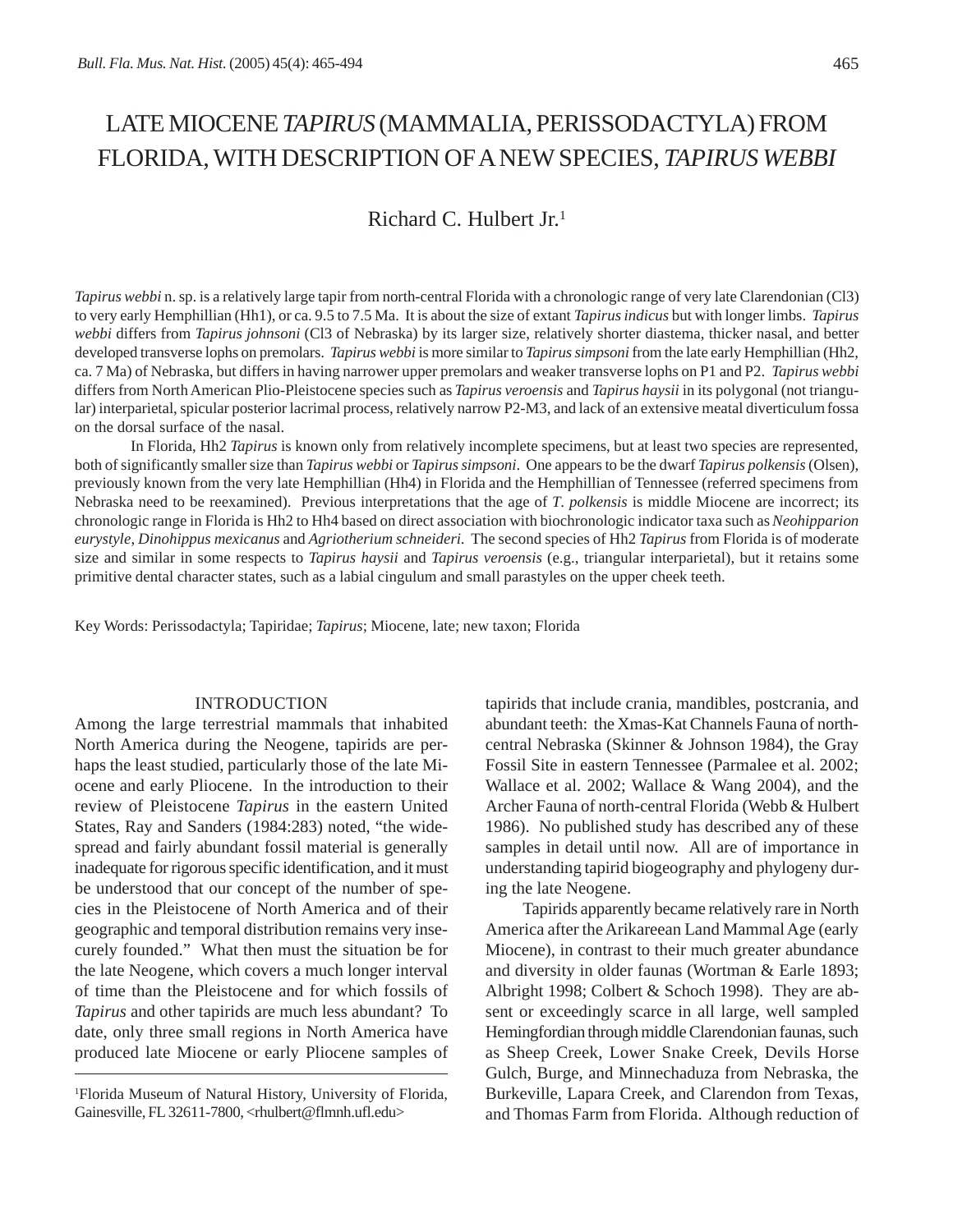

Figure 1. Map of late Clarendonian and Hemphillian vertebrate fossil localities in Florida mentioned in this study.

mesic forested habitats is commonly cited as the reason for this decline (e.g., Colbert & Schoch 1998), this argument is less persuasive in the Gulf Coastal Plain where this environmental change either did not occur or was much less severe than in the Great Plains. Nevertheless, there are no known tapirids from either coastal Texas or Florida during the Hemingfordian, Barstovian, and early Clarendonian Land Mammal Ages, despite recovery of medium- to large-sized mammals at many localities. In sharp contrast to their earlier rarity, tapirids suddenly became abundant near the end of the Clarendonian, at about 9.5 Ma. This occurred almost simultaneously in Nebraska (Xmas-Kat Channels Fauna, Cherry County) and Florida (Love Site, Alachua County; Fig. 1). Unlike older records, the taxa involved in both regions can be confidently referred to the extant genus *Tapirus* (as defined below). *Tapirus* persisted in both the Great Plains and Gulf Coastal Plain into the Pleistocene, being consistently much more common in the latter region.

The late Clarendonian (Cl3; Tedford et al. 2004) representative of *Tapirus* in the Great Plains is *Tapirus*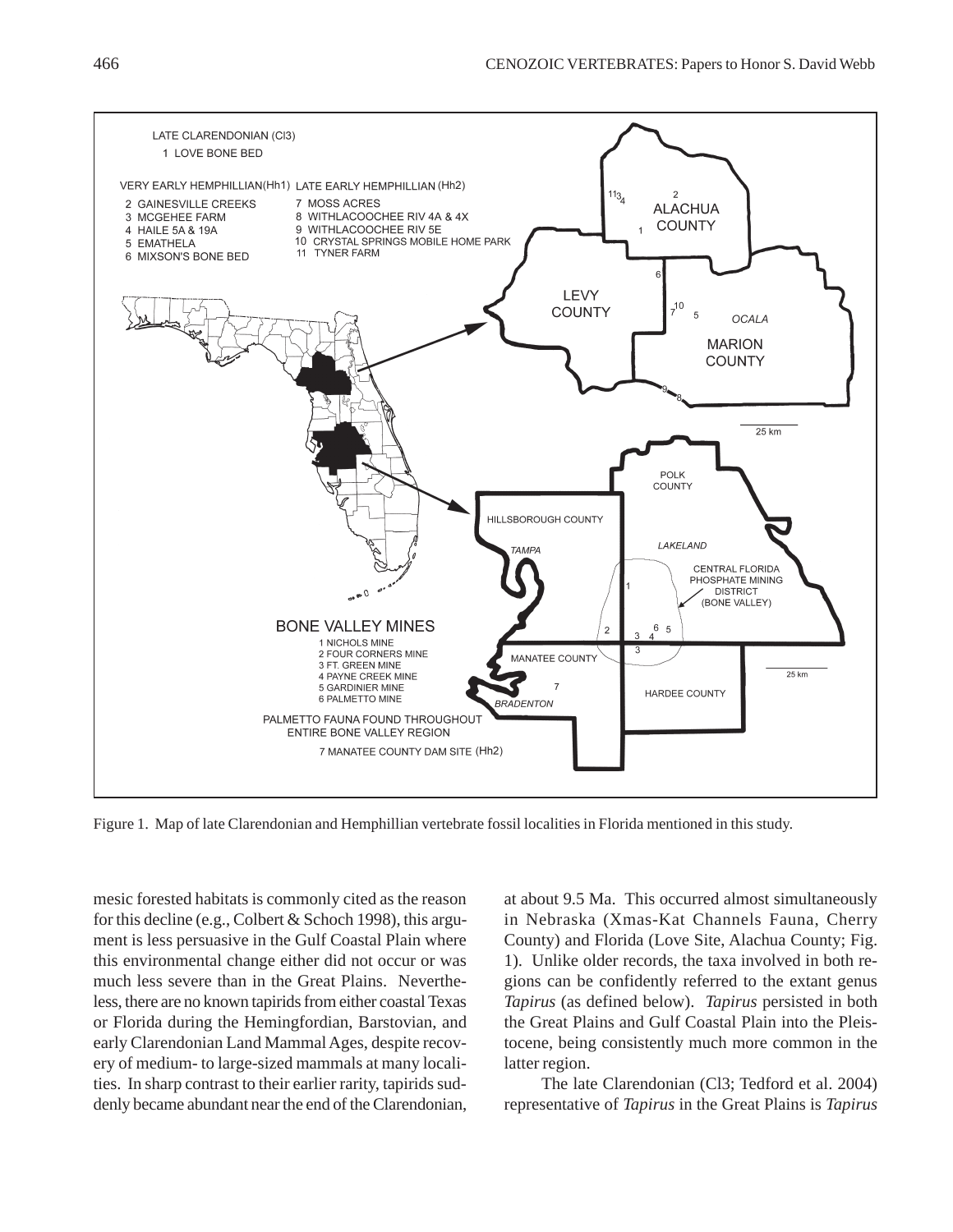*johnsoni*. Originally described from rather limited material, more complete specimens, including two skulls, of *T. johnsoni* from the Xmas-Kat Channels Fauna are housed at the American Museum of Natural History. It is relatively small and brachydont compared to most other species of *Tapirus*. Other apparently plesiomorphic states in *T. johnsoni* include an anteriorly located mental foramen and poorly developed transverse lophs on premolars. No specimens of *T. johnsoni* have been recovered from Florida.

In an unpublished masters thesis, Yarnell (1980) studied the extensive sample of *Tapirus* from the Archer Fauna (Love, McGehee Farm, and Mixson's sites in north-central Florida; Webb & Hulbert 1986). She recognized that it was not conspecific with *T. johnsoni* because it was significantly larger in size and differed in some aspects of its cranial and dental morphology. Yarnell (1980) referred the Archer Fauna sample of *Tapirus* to *Tapirus simpsoni*. Schultz et al. (1975) described this species on a palate and two isolated teeth from the Hh2 Ft-40 locality in Frontier County, Nebraska. Yarnell's (1980) allocation of the Florida specimens to *T. simpsoni* was followed by Webb et al. (1981), Becker (1985), MacFadden and Hulbert (1990), Hulbert (1995), Colbert and Schoch (1998), and Hulbert et al. (2001). The topotypic sample of *T. simpsoni* is about 1 to 2.5 million years younger than Yarnell's (1980) referred Florida specimens. With few exceptions, when they have genera in common, Ft-40 and Love Site/McGehee Farm mammals differ at the species level. Examples of this pattern include the nimravid *Barbourofelis*, rhinocerotids *Aphelops* and *Teleoceras*, equids *Nannippus*, *Neohipparion*, and *Calippus*, camelid *Hemiauchenia*, dromomerycid *Pediomeryx*, and gomphothere *Amebelodon*. The extensive sample of *Tapirus* teeth from the Love Site allows a good assessment of intraspecific variation. Several dental features on the holotype of *T. simpsoni* are outside of the range of variation observed in the Archer Fauna sample of *Tapirus*. Also, study of Pleistocene and extant *Tapirus* has demonstrated that features of the premaxillary, maxillary, nasal, frontal, parietal, interparietal, and lacrimal bones of the skull are extremely important to properly diagnose and characterize species in this genus, generally more important than the dentition (Simpson 1945; Hershkovitz 1954; Ray & Sanders 1984). While many phylogenetically significant cranial characters can be observed in the late Miocene sample of *Tapirus* from Florida, this is not true of *T. simpsoni* from Nebraska. For these reasons I have elected to formally designate the Florida samples as a new species instead of including them in *T. simpsoni*. Increased, more complete samples of the latter are necessary to fully compare the two species and to test whether they are distinct.

The purpose of this study is to describe fossils of *Tapirus* from the late Miocene (Cl3-Hh2) of north-central Florida, and to compare them with other species in the genus. All specimens were re-measured and described independently of Yarnell (1980), following the methods of Ray and Sanders (1984) and Hulbert (1995). Postcranial elements, which were not studied by Yarnell (1980), were measured and examined for phylogenetically important characters. This is the first of four planned descriptive papers on significant late Neogene samples of *Tapirus*. The others will describe a new late Blancan species from Florida, *Tapirus johnsoni* from Nebraska, and *Tapirus polkensis* from eastern Tennessee. These will be followed by a comprehensive, species-level phylogenetic analysis of North American *Tapirus*, which will permit interpretations of its biogeography, determination of relationships between fossil and extant species, and analysis of character evolution in the genus *Tapirus* from the Miocene to the present.

The definition of *Tapirus* used here is the taxon comprised of *Tapirus terrestris* and all species that share a more recent common ancestor with *T. terrestris* than with the type species of the remaining genera in the family Tapiridae as defined and used by Colbert (2005). This stem-based definition allows fossil species to be placed in the genus even if phylogenetic analysis places them outside of crown-clade *Tapirus.* This is a more inclusive definition than that of Colbert (2005), who limited the genus to only members of the crown-clade. Boundaries for Neogene North American Land Mammal Ages and their subdivisions follow the recent revision by Tedford et al. (2004); biochronology of Florida vertebrate fossil localities follows Webb and Hulbert (1986) and Hulbert (2001).

#### **ABBREVIATIONS**

Institutional Abbreviations.—AMNH, vertebrate paleontology collection, American Museum of Natural History, New York; ChM PV, vertebrate paleontology collection, Charleston Museum, South Carolina; ETMNH, vertebrate paleontology collection, East Tennessee Museum of Natural History, Johnson City; F:AM, Frick fossil mammal collection, AMNH; MCZ, Museum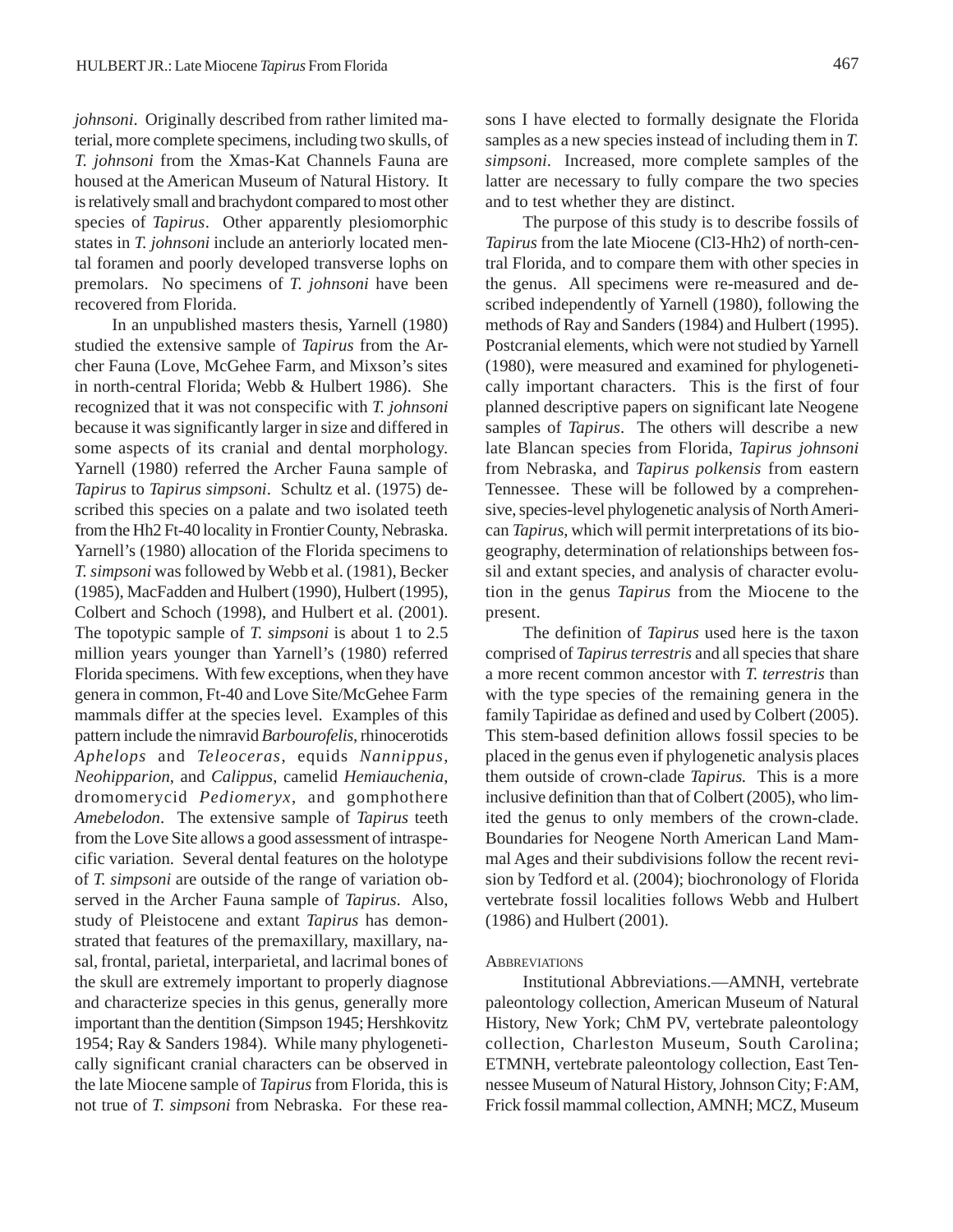of Comparative Zoology, Harvard University, Cambridge, Massachusetts; SCSM, South Carolina State Museum, Columbia; UF, vertebrate paleontology collection, Florida Museum of Natural History, Gainesville; UF(M), mammalogy collection, Florida Museum of Natural History; UF/FGS, Florida Geological Survey collection, now housed with the UF collection; UNSM, vertebrate paleontology collection, University of Nebraska State Museum, Lincoln; USNM, vertebrate paleontology collection, National Museum of Natural History, Washington, D.C.; USNM(M), mammalogy collection, National Museum of Natural History.

Morphological Abbreviations.—IOF, infraorbital foramen; L, greatest length; DL, diastema length; HT, height; AW, greatest anterior width measured across the protoloph or protolophid near the base of the crown; PW, greatest posterior width measured across the metaloph or hypolophid; i, lower incisor; I, upper incisor; c, lower canine; C, upper canine; m, lower molar; M, upper molar; p, lower premolar; P, upper premolar (a numeral following a tooth abbreviation indicates a specific tooth locus; e.g., m2 is a second lower molar).

Statistical Abbreviations.—*x*, sample mean; *s*, sample standard deviation; OR, observed range of a sample; n, sample size; *CV*, sample coefficient of variation.

Chronological Abbreviations.—Cl, Clarendonian Land Mammal Age; Hh, Hemphillian Land Mammal Age; Ma, meganna, millions of years before present.

### COMPARATIVE MATERIAL EXAMINED

*Tapirus johnsoni* Schultz, Martin, and Corner 1975.—A cast of the holotype mandible UNSM 1096, plus an associated skeleton with skull and mandible (F:AM 37302), a juvenile skull (F:AM 37362), and numerous maxillae, mandibles, and isolated teeth from the Merritt Dam Member of the Ash Hollow Formation, Nebraska, including F:AM 37303, 37307, 37320-37324, 37326-37328, 37346, 37352, 37258, 37366, 37367, 37374, and 37385.

*Tapirus simpsoni* Schultz, Martin, and Corner 1975.—A plaster cast of the holotype palate UNSM 45106 in the UF collection.

*Tapirus polkensis* (Olsen) 1960.—The UF and UF/FGS sample from the Central Florida Phosphate Mining Region (informally known as Bone Valley), southwestern Polk and adjacent counties (Fig. 1), including the holotype and paratype. Also the extensive sample of skulls, mandibles, and postcrania from the Gray Fos-

sil Site, eastern Tennessee in the ETMNH collection (Wallace et al. 2002; Wallace & Hulbert 2005).

*Tapirus haysii* Leidy 1859.—The UF sample from Florida listed by Hulbert (1995) plus a newly recovered, undescribed sample in the UF collection from the Irvingtonian SR138 Spring Site, Gilchrist County, Florida, which includes a nearly complete left nasal (UF 217536). From the private collection of Barbara Fite in Tampa, Florida, a relatively complete although reconstructed skull from Leisey Shell Pit.

*Tapirus veroensis* Sellards 1918.—The holotype skull UF/FGS 277, three partial associated skeletons from Florida (UF 2560, 14025, and 14064) that include both cranial and postcranial elements, a skull from South Carolina (ChM PV 4257; Ray & Sanders 1984:figs. 4, 7), and numerous other partial crania, mandibles, teeth, and postcrania from Florida, Georgia, and South Carolina in the UF, UF/FGS, USNM, ChM, SCSM, MCZ, and AMNH collections.

*Tapirus* (*Megatapirus*) *augustus* Mattew and Granger 1923.—The AMNH sample listed by Colbert and Hoojier (1953), including AMNH 18433 and 18748

Extant *Tapirus*.—For the four extant species of *Tapirus*, *T*. (*Tapirus*) *terrestris* Linnaeus 1758, *T.* (*Tapirella*) *bairdii* (Gill) 1865, *T*. (*Pinchaqus*) *pinchaque* Roulin 1829, and *T*. (*Acrocodia*) *indicus* Desmarest 1819, I examined and measured skulls, mandibles, and postcrania in the USNM(M) and UF(M) collections. Other measurements were taken from the literature, including Simpson (1945) and Hooijer (1947).

Comments and descriptions of all other species were based on published accounts, and appropriate literature citations are provided in these cases.

## SYSTEMATIC PALEONTOLOGY Order PERISSODACTYLA Owen 1848 Family TAPIRIDAE Burnett 1830 Genus *TAPIRUS* Brünnich 1771 *TAPIRUS WEBBI* **n. sp.**

*Tapiravus* sp.: Hirschfeld and Webb (1986:247-249). *Tapirus simpsoni* Schultz, Martin and Corner 1975:

Webb et al. (1981:521-538); MacFadden and Hulbert (1990:339, 344, 350-352); Hulbert (1995:545-549, fig. 6B, D); Colbert and Schoch (1998:577), in part, Florida records only; Hulbert et al. (2001:297, fig. 14.26).

Holotype.—UF 11005, fragmented partial skull that includes portions of right and left maxillae and nasals; right I1, I3, and P2-P3; and left C and P1-M2. A right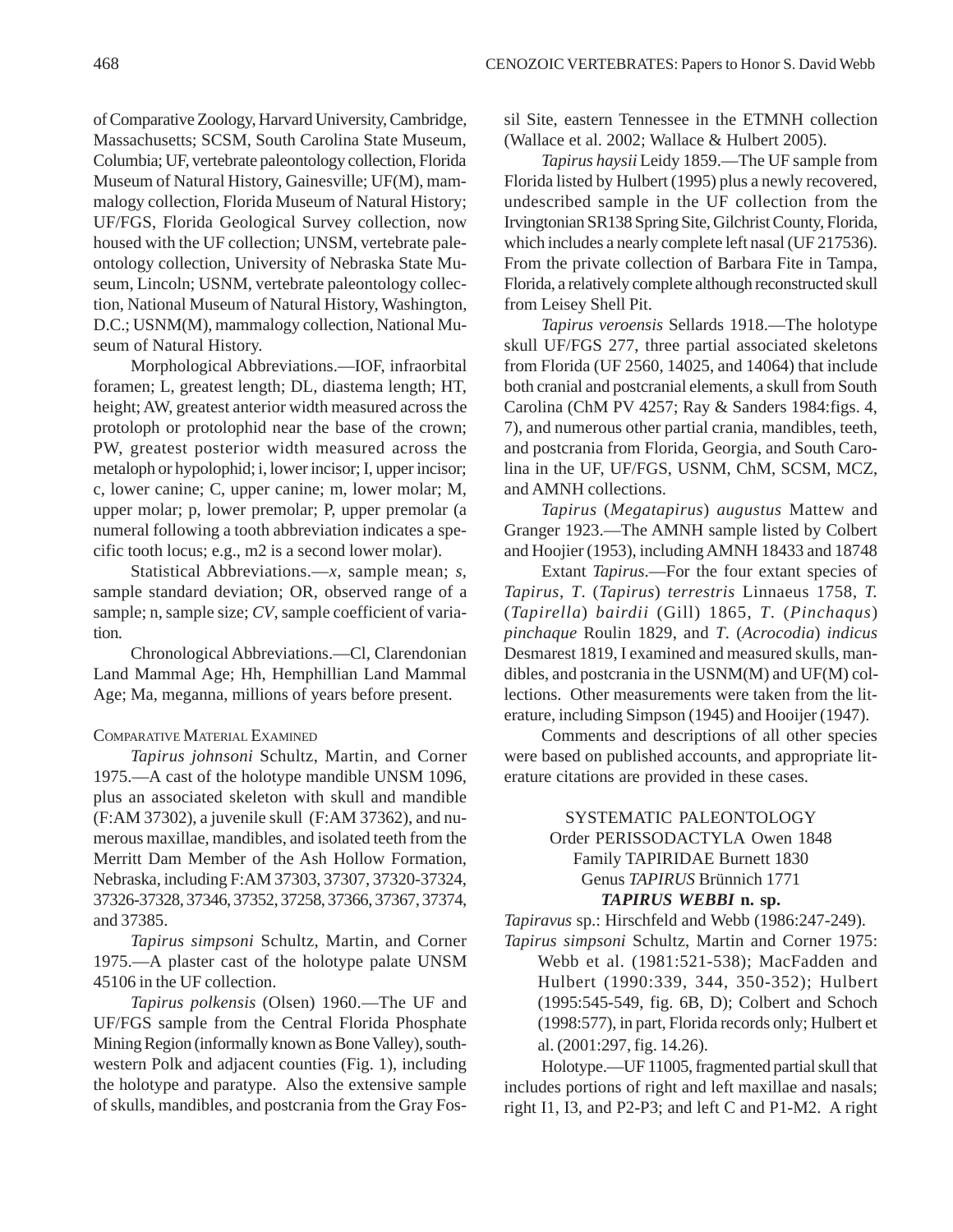p2 catalogued with the same UF number appears to belong to the same individual as the skull based on similarities in wear-stage and preservation, and it occludes well with the right P2; therefore it is regarded as part of the holotype specimen. An additional upper right premolar with the catalogue number UF 11005 has much less wear on its occlusal surface than any of the other teeth assigned to UF 11005, and is most likely extra P3. For these reasons, this tooth is excluded from the holotype of *Tapirus webbi*. A third of the crown of this extraneous premolar was sampled for stable carbon isotope analysis and the results of this analysis were published by MacFadden and Cerling (1996) under the UF 11005 catalogue number. The holotype was collected in 1964 by R. R. Allen and S. D. Webb.

Type Locality.—The holotype was collected at the McGehee Farm Site, 4 km north of Newberry in western Alachua County, Florida (Fig. 1; UF locality AL027). Age is late Miocene, Hh1, about 8.5 Ma. Primarily references on this locality are Brodkorb (1963), Hirschfeld and Webb (1968), Webb (1969), and Olson (1976).

Paratypes.—From the McGehee Farm Site: UF 11117, fragmented partial juvenile skull that includes partial right nasal, portions of right and left frontals, parietals, jugals, and squamosals, right DP2-M1, left DP1- M1, and portions of mandible with right dp2-dp4 and left dp4; UF 11007, associated partial maxillae with right P1- P3 and left P1-P4; and UF 11009, left maxillary fragment with M1-M2. From the Love Site: UF 26179, associated maxillae with right P1-M2 and left P2-P4; and UF 26191, nearly complete mandible with right and left i1-i2, c, p2-m3.

Distribution.—In addition to the type locality, *Tapirus webbi* is known from two other late Miocene vertebrate fossils sites in north-central Florida, the Hh1 Mixson's Bone Bed, Levy County, and the Cl3 Love Site, Alachua County.

Referred Specimens.—McGehee Farm, Alachua County (in addition to the holotype and paratypes listed above): UF 10986, fragmented posterior portion of skull with supraoccipital, interparietal, squamosals, and exoccipital; 11004, maxillary fragments with right and left P1 and portions of other premolars; 27005, left maxillary fragment with P3-P4; 27070, associated right and left P1-P4; 11137, left maxillary fragment with M1; 16620, right dentary fragment with partial m2; 27006, right partial dentary with dp3-dp4; 211277, left I1; 211278-211279, two left I3s; 177829, right DP2; 19234, 211276, two left DPs; 32054, right DP3; 177830, left DP3; 16625, right M1; 32058, right M2; 211280, partial i1; 211281-211282, two lower canines; 27007, p4; 11124, 111125, two scapulae; 10977, 10994, 32057, three humeri; 11100, 11126, 11134, 16674, 32060, 32061, 177817, seven radii; 11121, 11125, 32059, three ulnae; 32067-32070, four metacarpal 2s; 16635, 32071, 32072, three metacarpal 3s; 32073, 177818, 177818, 177821, four metacarpal 4s; 32074, metacarpal 5; 11120, femur; 10943-10944, 11006, 16612 four tibiae; 9531, 9543, 10948, 32078, eight astragali; 9514, 10978, 11015, 11122, 32079, 32080, six calcanea; 16635, 28005, five metatarsal 3s.

Love Site, Alachua County (in addition to the paratypes listed above): UF 26163, partial cranium with right and left P4-M3, ascending process of maxilla, and squamosal; 26171, partial skull with right C-P1 and left P2-M3; 26164, crushed partial palate with right lacrimal, P4, and M2-M3 and left M2-M3; 26160-26162, 26165-26168, 26174, 26177-26178, 26185, 32083, 13 maxillae; 26169, 26182, 26183, three associated upper dentitions; 26175, 26176, 26662, three occipitals; 211184- 211202, 19 I3s; 211203-211204, two Cs; 211205, DP2; 211206-211208, three DP3s; 211209-211210, two DP4s; 27087-27096, 211211, 11 P1s; 27097-27102, 211212- 211213, nine P2s; 211214-211223, ten P3s; 211224- 211233, ten P4s; 211234-211244, 11 M1s; 211245-211251, seven M2s; 211252-211257, six M3s; 26172, 26193, 27280, three mandibular symphyses; 26187, 26195, 26197, 28013, 32081, five associated right and left dentaries; 26173, 26180, 26186, 26188-26190, 26192, 26194, 26196, 26198, 26202, 26207, 26209, 26210, 26212-26216, 26218- 26222, 28014, 32082, 14 dentaries; 211268, 211275, two i1s; 211258-211265, eight lower canines; 27071, dp2; 211266, dp4; 27072-27076, five p2s; 27077-27080, four p3s; 27082, 27084-27086, 211267, 211269-211271 nine p4s; 27242-27243, 27247-27248, 27250, 211272-211274, eight m1s; 26184, 27245, two m2s; 27244, 27246, two m3s; 26199, 26733-26735, four atlases; 26200, 26203, 26287-26291, seven axes; 26224-26226, 26228-26230, 26234-26243, 26264, 26267, 26281-26284, 32085, 24 humeri; 26320, 27279, 27282, 27283, 39816, 39817, six radio-ulnae; 26244-26246, 26250, 26251, 26253-26261, 26263-26268, 26732, 27310, 27311, 39807-39811, 39813- 39815, 39818, 32 radii; 26269-26278, 27309, 39819, 12 ulnae; 26455-26461, 26483-26488, 26728, 32089, 32090 16 metacarpal 2s; 26462-26478, 26666, 26667, 32087, 32088 21 metacarpal 3s; 26440, 26441, 26443-26454, 27313, 15 metacarpal 4s; 26545-26550, 26560-26565, 12 metacarpal 5s; 26292-26308, 32091, 32092, 19 femora; 26309-26319, 26321, 26323-26334, 26336-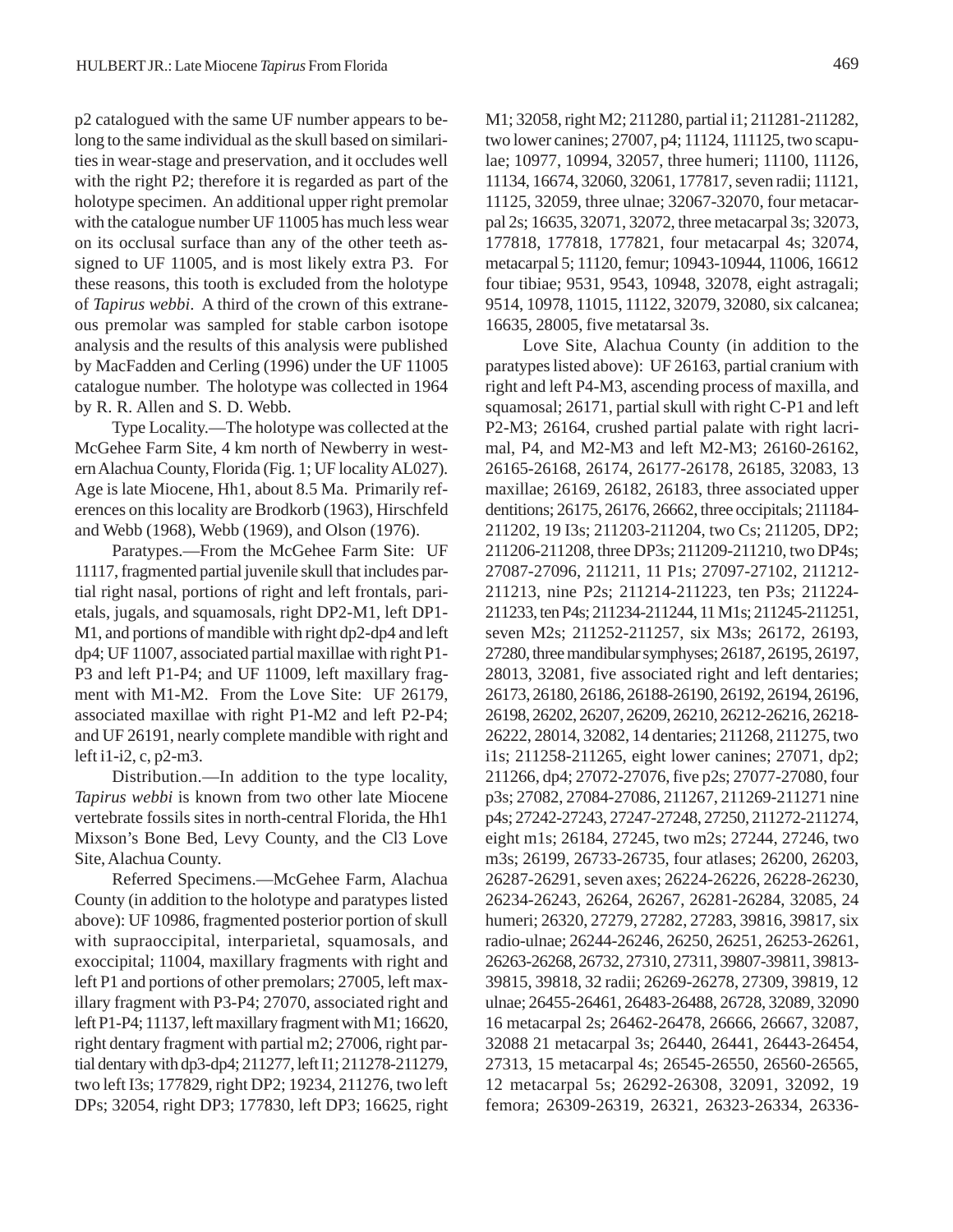

Figure 2. Cranial material of *Tapirus webbi* n. sp., from the late Miocene of Florida. A, lateral view of UF 11007 (paratype), partial left maxilla with P1-P4, McGehee Farm Site. Note location of IOF dorsal to P4 and terminus of suture for premaxilla dorsal to P1. B-C, Love Site. B, posterolateral view of UF 26164, posterior portion of right lacrimal. Note small posterior process that does not obstruct view of either lacrimal foramen. C, lateral view of UF 26179, left partial maxilla and jugal with P1-M2 (see Fig. 8A for occlusal view of teeth). IOF location relative to tooth row is between the P3 and P4. Scale bar = 2.4 cm for A and  $C = 1$  cm for B.

26339, 26341-26343, 26345, 26665, 26731, 27284-27286, 27308, 32093, 32094, 39825-39830, 46 tibiae; 26344, fibula; 26792-26825, 27272, 27273, 27314, 39824, 38 astragali; 26826-26860, 32095, 32458, 32612, 38 calcanea; 26551-26559, 26566-26571, 26726, 26727, 26729, 26730, 19 metatarsal 2s; 26489-26523, 26724, 26725, 27271, 38 metatarsal 3s; 26524-26544, 26721-26723, 27270, 32096, 26 metatarsal 4s. The Love Site sample also includes numerous carpals, tarsals, and phalanges.

Mixson's Bone Bed, Levy County: F:AM 37403, associated upper dentition; 37404, right DP2; 37402, subadult mandible with incisors, p2-p3, dp4, m1-m2; 37408-37409, 2 distal tibiae. Also uncatalogued F:AM material, including an astragalus, metapodials, carpals, and phalanges.

Diagnosis.—Large, long-limbed species of *Tapirus*; smaller than *Tapirus augustus*, *Tapirus merriami*, or *Tapirus haysii*; larger than *Tapirus johnsoni*, *Tapirus polkensis*, *Tapirus arvernensis*, *Tapirus jeanpiveteaui*, *Tapirus terrestris*, *Tapirus pinchaque*, or *Tapirus bairdii*. Differs from *Tapirus indicus*, *T. augustus*, *T. haysii*; *T. veroensis*, *T. polkensis*, and *T. bairdii* in having a relatively longer, thicker nasal without an extensive, deep fossa for the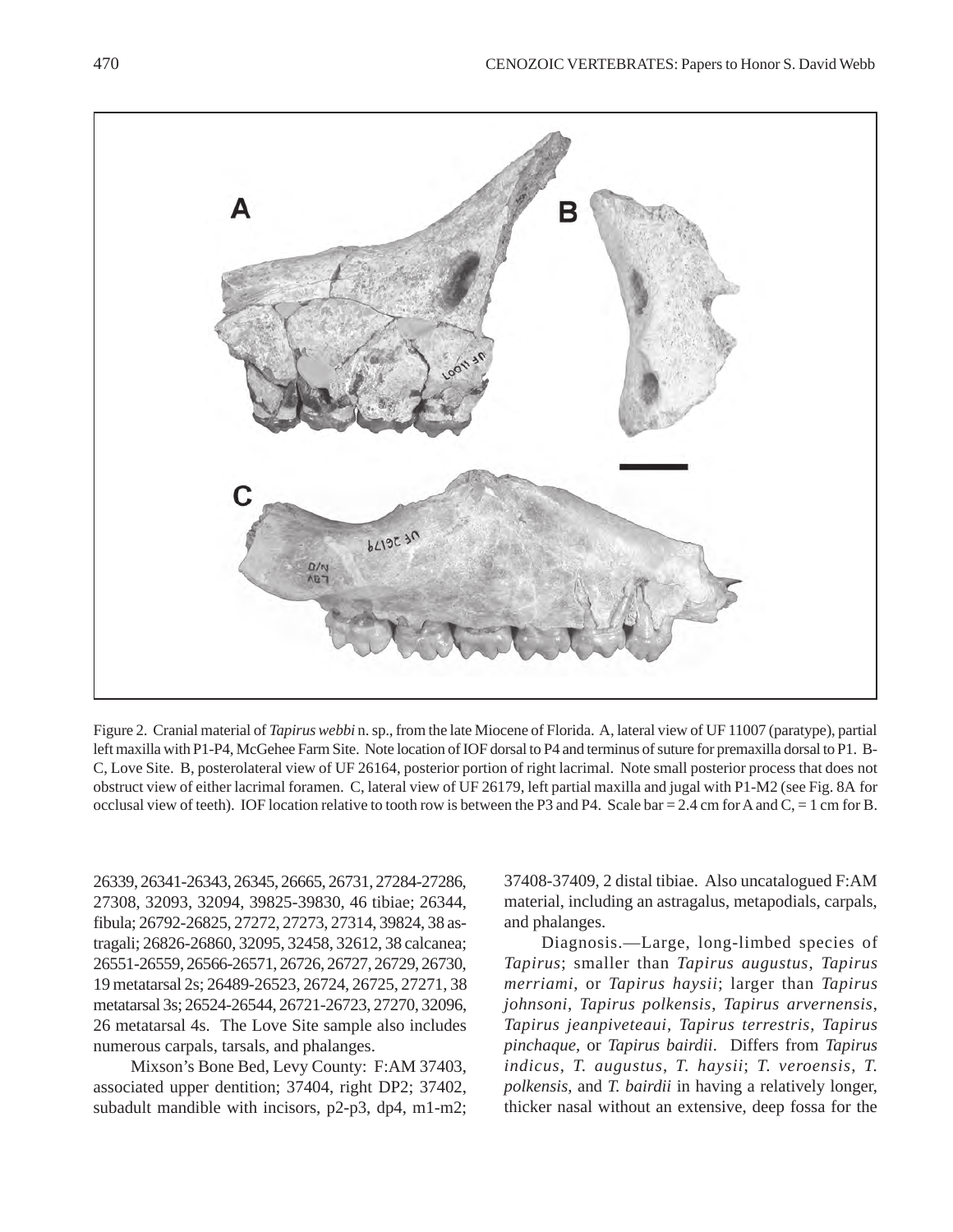

Figure 3. Dorsal skull bones of *Tapirus* from Florida. A, C, and E-F are *Tapirus webbi* n. sp., from the McGehee Farm Site. B and D are *Tapirus veroensis*, middle Pleistocene, Tri-Britton Site, Hendry County. A, dorsal view of UF 11005 (holotype), partial right and left nasals. B, dorsal, and D, medial views of UF 210888, left nasal. C, dorsal view of UF 177816, posterior half of juvenile left nasal. E, medial view of left nasal of UF 11005. F, dorsal view of UF 11117 (paratype), partial juvenile cranium including partial right nasal (n), frontals (f), and parietals. Scale bars = 2 cm; upper scale bar for A-E, lower bar for F only.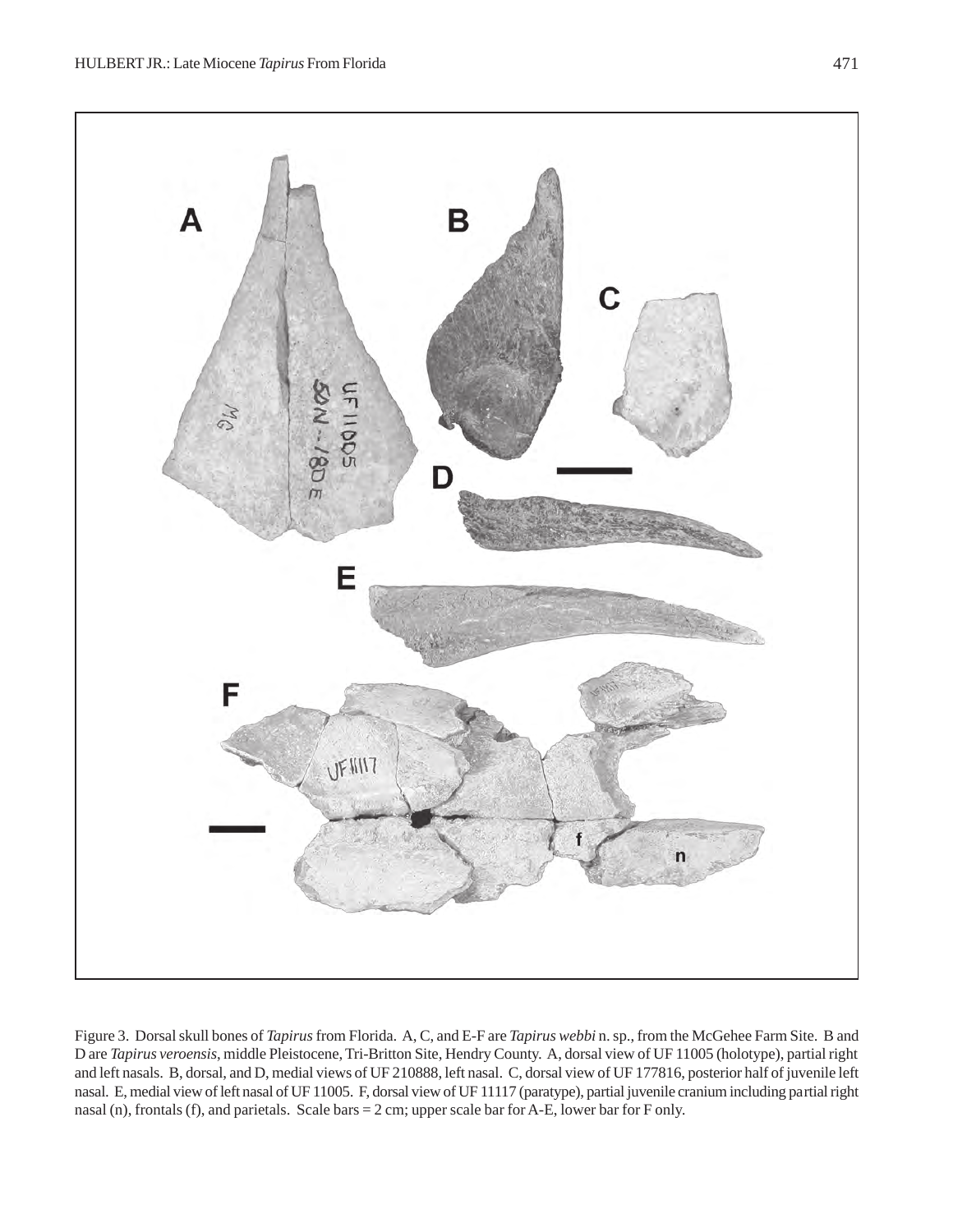meatal diverticulum. Differs from all other New World species in having articular contact between the first and fourth metatarsals. Differs from *T. simpsoni* in having narrower upper premolars (both absolutely and relatively) and more weakly developed transverse lophs on P1 and P2. Differs from *T. terrestris* in having a lower sagittal crest, larger interparietal, and posterolabial cingulum common on P2-M3. Differs from *T. pinchaque* in having a broader P1, a more rectangular P2, and a longer posterior process of the premaxilla.

Etymology.—The species name honors S. David Webb, both for his contributions to Florida vertebrate

paleontology and biochronology, including spearheading excavations at both McGehee Farm and the Love Site, and to understanding the Great American Biotic Interchange, of which *Tapirus* was a prominent participant.

Description.—All tapirid crania from the Love and McGehee Farm sites are fragmented and incomplete (Figs. 2-4). However, many critical cranial features can be discerned in a piecemeal fashion. The posterior process of the premaxilla terminates in an acute point at a level dorsal to the P1 (UF 11007, 26171; Fig. 2A). A broad anterodorsal projection of the maxilla lies medial to the posterior process of the premaxilla and is visible



Figure 4. Dorsal views of occipital regions of skulls of *Tapirus* from the late Miocene of Florida. A and B are *Tapirus webbi* n. sp.; C is *Tapirus* sp. A, UF 10986, McGehee Farm Site. B, UF 26176, Love Site, juvenile. C, UF 177742, Withlacoochee River Site 4A. The shape of the interparietal bone (i) is polygonal with 5 or 6 sides in *T. webbi*, and triangular in *Tapirus* sp. Scale bar = 2 cm.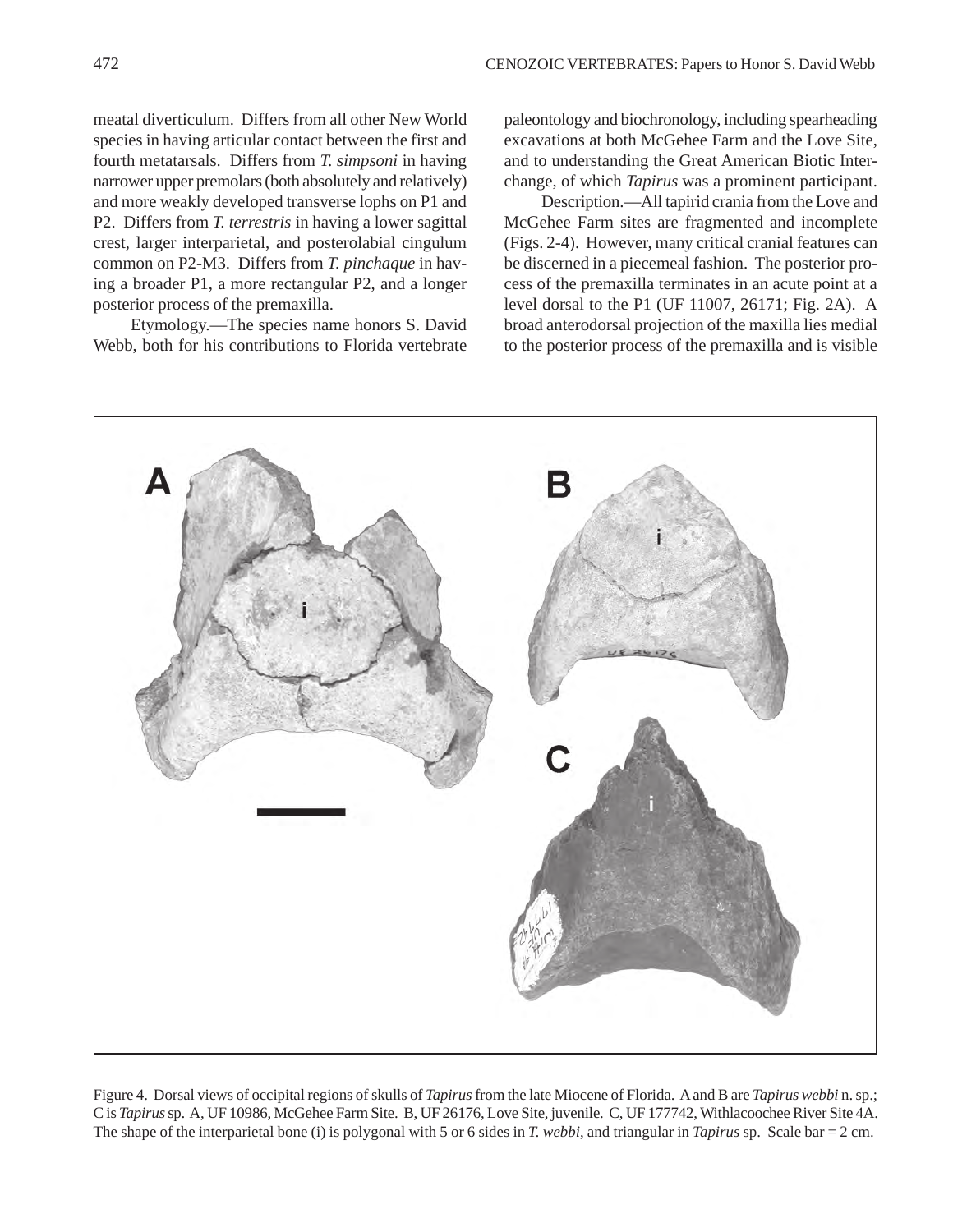in lateral view; its medial border is slightly thickened dorsoventrally but lacks a distinct flange for enclosing the mesethmoid. The upper diastema, 40.7 mm between the C and P1 alveoli, is relatively short for a *Tapirus* of this size, but is preserved in only one specimen, UF 26171. The posterodorsal ascending process of the maxilla bears a distinct groove in some specimens that begins just dorsal to the IOF and widens posteriorly to form the channel for the meatal diverticulum. This groove is well developed on UF 11005, 11117, and 26160, but much fainter on UF 11007, and absent in UF 26963. In the latter, the flat to slightly convex surface of maxilla posterodorsal to the IOF changes gradually to a concave trough dorsal to the lacrimal. The channel or trough widens and deepens slightly dorsal to the orbit, as it crosses the frontal-maxillary contact. The IOF is located dorsal to the anterior half of the P4 or the posterior half of the P3 (Fig. 2A, C); a wide (10 to 17 mm) strut or bar of the maxilla separates the IOF from the lacrimal. UF 26164 includes the only known lacrimal, and only the posterior and central portions of the bone are preserved (Fig. 2B). The lacrimal has two large foramina on the margin of the orbit, one dorsal to the posterior lacrimal process and one ventral to the process. The posterior lacrimal process is a small spike directed posterolaterally which does not obscure the visibility of either lacrimal foramina in lateral view. The

lateral preorbital surface of the lacrimal is rough and slightly concave. Although broken anteriorly, it appears that the original height of the lacrimal was much greater than its length.

The dorsal table of the frontal is relatively short anteroposteriorly (about 70.5 mm in UF 26171), with a relatively flat, smooth surface that is slightly convex transversely; the dorsomedial continuation of the supraorbital diverticular groove on the dorsal table is shallow and lacks a distinct posterior border. The dorsal table of the frontal is in the same general plane as the nasals and sagittal crest, lacking any notable swelling. There is a short, blunt projection of the frontals between the nasals. Portions of the nasals are preserved in one adult, UF 11005, and two juveniles, UF 11117 and 177816. UF 11005 is the most complete, containing both right and left sides (Fig. 3A), and is missing only the posterolateral corners and the anterior tip. The nasals are very long (length would have exceeded 106 mm along the midline), taper very gradually, and are arched anteroposteriorly; medially the nasals are very thick (> 22 mm at the posteriormost preserved portion; Fig. 3E), but they thin to sharp lateral margins. There is no indication of a fossa for the meatal diverticulum on the dorsal surface of the nasals of UF 11005, meaning that it must be limited to the posterolateral region of the nasals. This is confirmed by UF 177816, which preserves

Table 1. Comparative mandibular measurements of late Miocene *Tapirus*. Numbers in parentheses after measurements are the corresponding number for von den Driesch's (1976) mandibular measurements of *Equus*.

|                 |             |             |               |                  | <i>Tapirus webbi</i> n. sp. |                |                            | Tapirus johnsoni |                  |             |             |  |
|-----------------|-------------|-------------|---------------|------------------|-----------------------------|----------------|----------------------------|------------------|------------------|-------------|-------------|--|
|                 | UF<br>26191 | UF<br>28013 | $\mathcal{X}$ | $\boldsymbol{S}$ | <b>OR</b>                   | $\mathbf n$    | $\boldsymbol{\mathcal{X}}$ |                  | $\boldsymbol{S}$ | <b>OR</b>   | $\mathbf n$ |  |
| Condylar $L(2)$ | 332.0       | 326.5       | 329.5         | 3.89             | 326.5-332.0                 | $\overline{2}$ | 298.0                      |                  | 9.54             | 288.0-307.0 | 3           |  |
| Muzzle W $(16)$ | 47.0        | 50.5        | 50.0          | 4.21             | 46.6-55.7                   | $\overline{4}$ | 42.7                       |                  | 2.14             | 40.4-44.6   | 3           |  |
| Symphysis L     | 98.6        |             |               |                  |                             | $\mathbf{1}$   | 83.2                       |                  | 0.78             | 82.3-83.8   | 3           |  |
| $i3-p2 DL(15)$  | 71.5        | 70.2        | 71.9          | 1.79             | 70.0-74.8                   | 6              | 73.1                       |                  | 2.71             | 70.8-76.1   | 3           |  |
| $c-p2DL$        | 58.7        | 55.2        | 58.1          | 1.96             | 55.2-61.2                   | 6              | 58.1                       |                  | 5.20             | 52.5-64.2   | 4           |  |
| $p2-m3L(6a)$    | 143.4       |             | 143.1         | 4.14             | 137.5-147.5                 | $\overline{4}$ | 128.6                      |                  | 4.41             | 122.0-136.0 | 11          |  |
| $p2-p4L(8a)$    | 66.3        | 66.2        | 65.6          | 1.87             | 62.1-68.3                   | 8              | 59.7                       |                  | 2.44             | 55.8-63.0   | 13          |  |
| $m1-m3L$        | 76.9        |             | 76.6          | 2.42             | 72.2-79.4                   | 6              | 69.4                       |                  | 2.48             | 66.0-73.6   | 12          |  |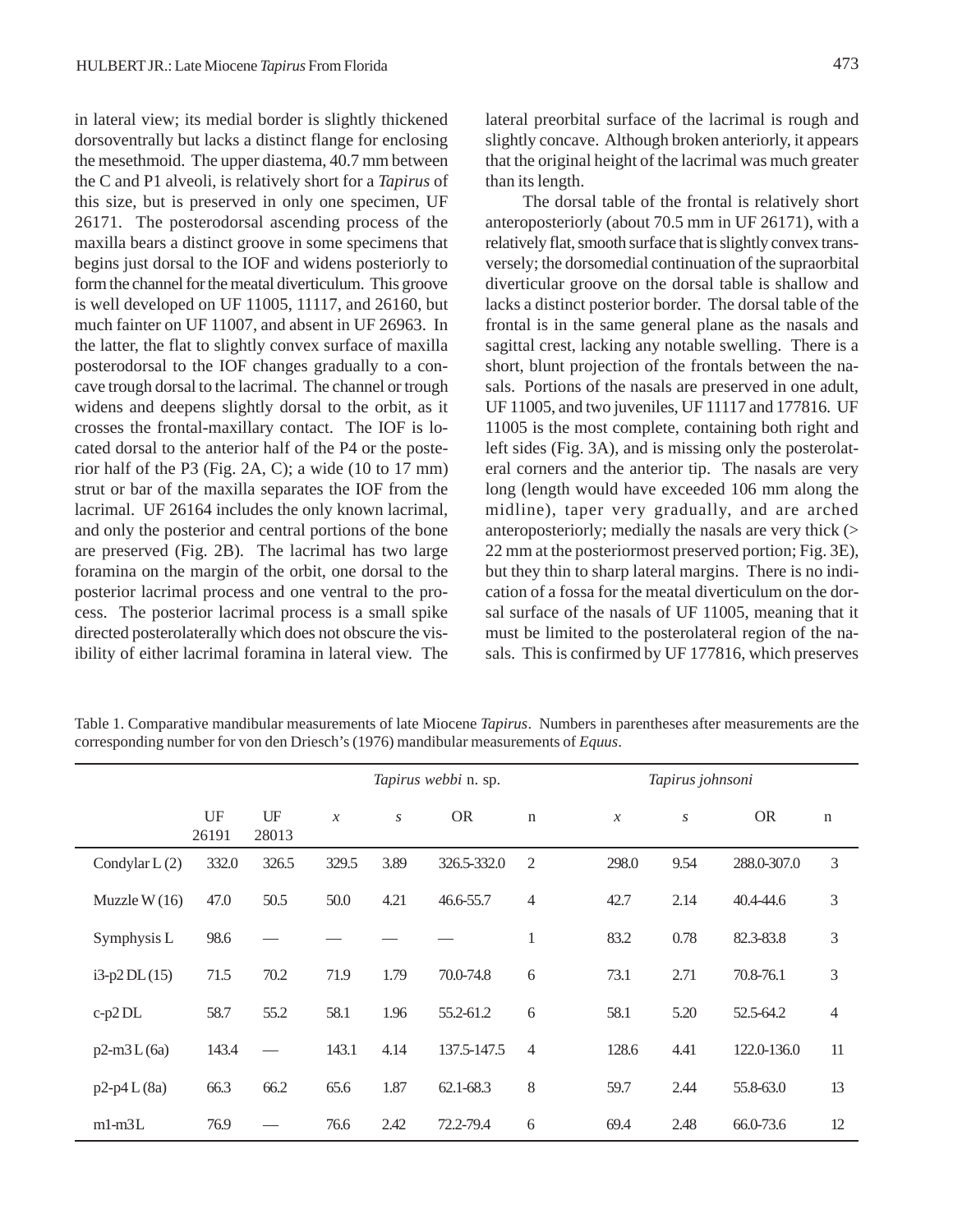

Figure 5. Mandibles of *Tapirus webbi* n. sp., from the Love Site (A-C) compared to that of a younger *Tapirus* from Florida (D). A, lateral view of right dentary of UF 26191 (paratype, see Fig. 10A for occlusal view of teeth). B, occlusal view of symphysis of UF 26191 with right and left i1-i2 and c. C, lateral view of UF 28014, partial left dentary with p2-m2 (m3 beginning to erupt, see Fig. 10B for occlusal view of teeth). D, lateral view of UF 206878, right dentary of an undescribed late Pliocene species from Haile 7C, Alachua County. UF 206878 has the morphology typical of Plio-Pleistocene *Tapirus* from Florida, with a short diastema, deep ramus, and the anterior border of the ascending ramus projecting anteriorly in lateral view to overlie the m3 (indicated by arrow). In contrast, *T. webbi* has a longer diastema, shallower ramus with a more deeply convex ventral margin, and a near vertical anterior margin of the ascending ramus that does not overlie the m3. Scale bar = 10 cm for A, C-D, = 4 cm for B.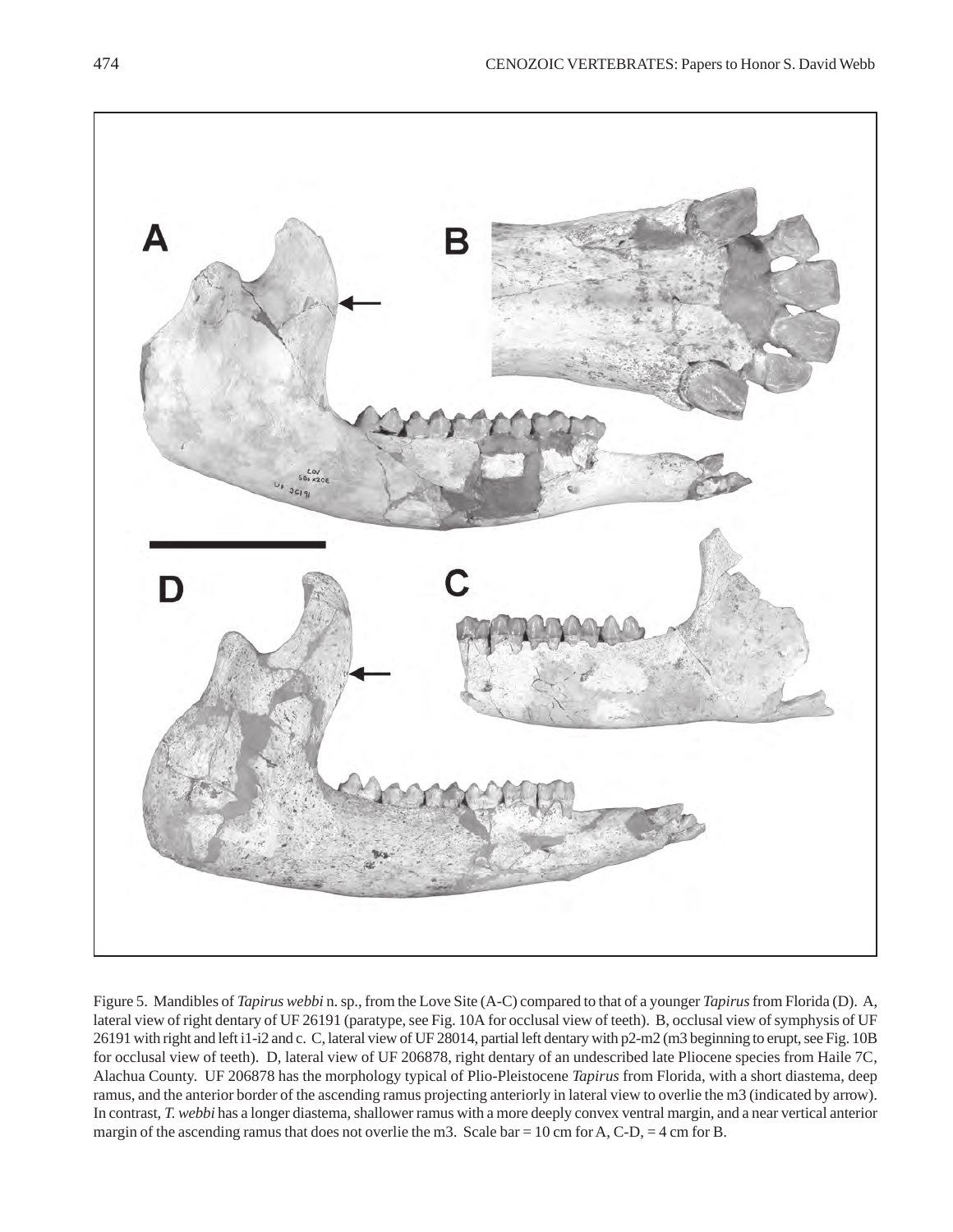

Figure 6. Incisors and canines of *Tapirus webbi* n. sp., from the late Miocene of Florida. A, medial, and B, occlusal views of UF 11005 (holotype), right I3, McGehee Farm Site. C-H from the Love Site. C, medial view of UF 211193, left I3. D, occlusal view of UF 211201, left I3. Note large posterior wear facet for c and smaller anteromedial facet for i2 and i3. E, lateral view of UF 211203, right C. F, medial view of UF 211262, left c. G, occlusal, and H, lateral views of UF 211268, right i1. Scale bar = 1 cm.

the entire posterior half of the left nasal (Fig. 3C). Almost none of the dorsal surface of the nasal housed the meatal fossa; instead the fossa is very shallow, without a pronounced margin, and limited to the posterolateral corner of the nasal, far from the midline. The nasal of UF 11117, although less complete and not well preserved (Fig. 3F), confirms that the meatal diverticulum fossa on the nasal did not approach the midline of the skull.

The dorsal portion of the parietals is only preserved in the juvenile UF 11117 (slight wear on DP4, M1 unworn); the temporal crests converge rapidly behind the frontoparietal suture and consist of low, wide, rugous ridges (Fig. 3F). The distance across the ridges reaches a minimum of about 15.5 mm at a point 25 mm posterior to the frontal suture. Posterior to this point the temporal crests diverge rapidly, forming the boundaries of the dorsal table of the occipital. The interparietal is a discrete ele-

ment in all four specimens preserving the occipital region, even in the relatively large UF 10986 and 26175. The interparietal is wider than it is long (41 by 23.5 mm in UF 10986; 34 by 29 mm in the juvenile UF 26176), relatively large in size, and polygonal in shape with five or six sides (Fig. 4A-B). The lambdoidal crests are large, thick, and project mostly posteriorly with slight lateral flair. The posterior region of the occiput, between the lambdoidal crests and dorsal to the foramen magnum, is strongly slanted anterodorsally-posteroventrally. Thus the foramen magnum is located much more posteriorly than is the akrocranion. In lateral view, the external auditory meatus is about 20 mm in diameter (UF 10986) and widely open ventrally as there is only a very slight posterior projection on the postglenoid process and the mastoid process of the squamosal lacks an anterior process.

The mandible of *T. webbi* is generally like those of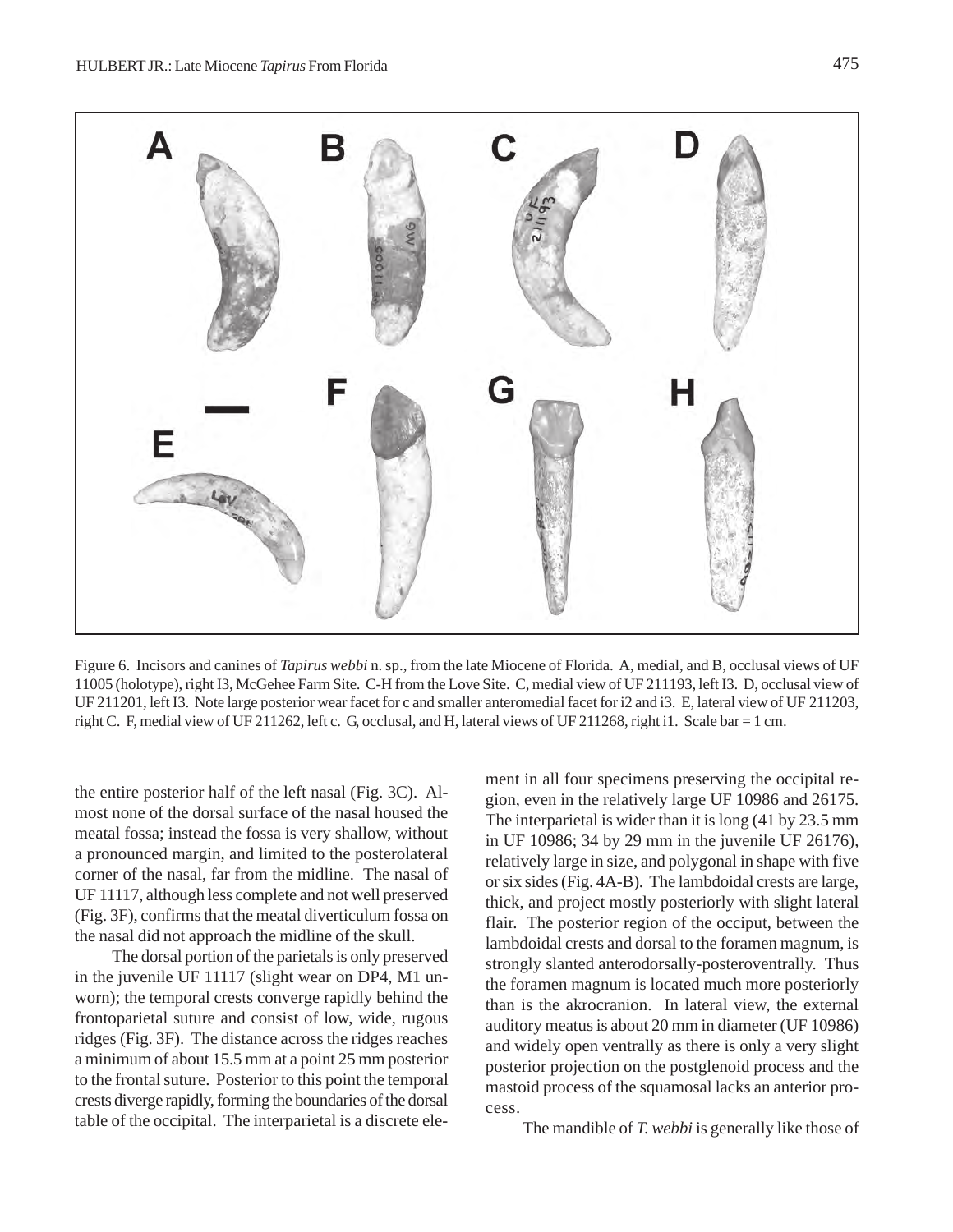

Figure 7. Variation in anterior upper premolars of *Tapirus webbi* n. sp., from the late Miocene of Florida. A and H from the McGehee Farm Site, all others from the Love Site. A-G, occlusal views of P1; right P1s reversed so as to appear to be lefts. A, UF 11005 (holotype). B, UF 27092. C, UF 27090. D, UF 27089. E, UF 26160. F, UF 26169. G. UF 26183. H-L, occlusal views of P2; left P2s reversed. H, UF 11005 (holotype). I, UF 27101. J, UF 27099. K, UF 27100. L, UF 26169. Scale bars = 1 cm; upper scale bar for A-G, lower for H-L.

other species of *Tapirus*, but with a relatively short diastema and shallow horizontal ramus (Fig. 5; Table 1). The ventral margin of the ramus is very bowed. The large mental foramen is located ventral to the p2, the circular masseteric fossa is found high on the ascending ramus. The anterior border of the ascending ramus rises vertically (in lateral view), then curves posteriorly to form the coronoid process; it does not project anteriorly to overlie the m3 (Fig. 5A). The posteroventral angle of the ramus is slightly inflected and its margin is not greatly

thickened. The mandibular foramen is located at a level equal to or slightly dorsal to the cheek teeth. Dorsoventral height of the ramus, from angle to articular condyle is relatively low.

As in all *Tapirus*, the cheek teeth of *T. webbi* are brachydont and bilophodont. Tables 2 and 3 list measurements taken on individual teeth while Table 4 presents summary statistics. The CV for teeth of *T. webbi* ranges between 2.5 and 7.5 for all but one dental parameter, P1 width (Table 4). The magnitude of the CVs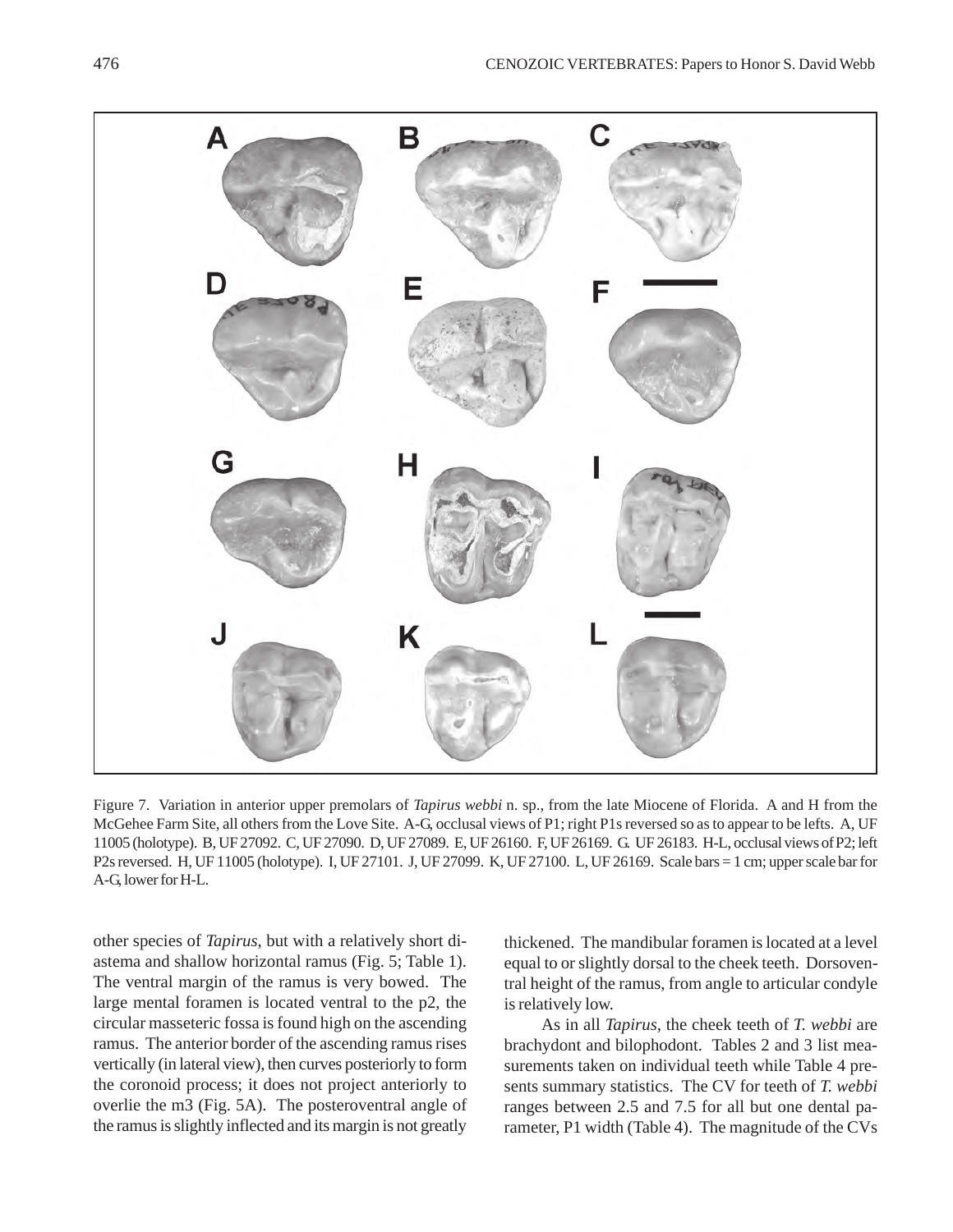Table 2. Measurements on individual upper cheek teeth of the holotype, paratypes, and key referred specimens of *Tapirus webbi* n. sp. from the late Miocene of Florida. Locality abbreviations: LOV, Love Site; MCG, McGehee Farm Site; and MIX, Mixson's Bone Bed. In tooth locus column, R indicates a tooth from the right side and L indicates a left.

|            | Locality   | Locus            | L    | $\mathbf{A}\mathbf{W}$ | PW    | Comments        |
|------------|------------|------------------|------|------------------------|-------|-----------------|
| UF11005    | <b>MCG</b> | LPI              | 20.0 |                        | 18.5  | Holotype        |
| UF11005    | <b>MCG</b> | RP <sub>2</sub>  | 23.1 | 21.9                   | 25.2  | $\zeta$ $\zeta$ |
| UF11005    | <b>MCG</b> | RP3              | 22.6 |                        | 26.5  | $\zeta$ $\zeta$ |
| UF11005    | <b>MCG</b> | LP4              | 22.6 | 26.7                   | 26.3  | $\zeta\,\zeta$  |
| UF11005    | <b>MCG</b> | LM1              | 23.8 | 27.4                   | 23.7  | $\zeta$ $\zeta$ |
| UF11005    | <b>MCG</b> | LM2              | 27.3 | 29.4                   | 26.0  | $\zeta\,\zeta$  |
| UF11007    | <b>MCG</b> | LPI              | 18.0 |                        | 15.1  | Paratype        |
| UF11007    | <b>MCG</b> | LP2              | 21.1 | 19.1                   | 22.4  | $\zeta$ $\zeta$ |
| UF11007    | <b>MCG</b> | LP3              | 20.7 | 23.7                   | 24.8  | $\zeta\,\zeta$  |
| UF11007    | <b>MCG</b> | LP4              | 21.7 | 26.8                   | 25.8  | $\zeta\,\zeta$  |
| UF11009    | <b>MCG</b> | LM1              | 23.7 | 26.1                   | 24.1  | $\zeta\,\zeta$  |
| UF11009    | <b>MCG</b> | LM2              | 27.2 | 28.4                   | 26.8  | $\zeta$ $\zeta$ |
| UF11117    | <b>MCG</b> | LDP1             | 20.0 |                        | 16.5  | $\zeta\,\zeta$  |
| UF11117    | <b>MCG</b> | RDP <sub>2</sub> | 22.1 | 19.4                   | 20.6  | $\zeta$ $\zeta$ |
| UF11117    | <b>MCG</b> | RDP3             | 22.0 | 21.2                   | 20.7  | $\zeta$ $\zeta$ |
| UF11117    | <b>MCG</b> | RDP4             | 23.2 | 24.3                   | 21.5  | $\zeta$ $\zeta$ |
| UF11117    | <b>MCG</b> | RM1              | 24.0 | 25.7                   | 22.6  | $\zeta$ $\zeta$ |
| UF26171    | LOV        | RP1              | 19.5 |                        | 15.7  | $\zeta$ $\zeta$ |
| UF26171    | LOV        | LP3              | 21.3 | 24.2                   | 24.3  | $\zeta$ $\zeta$ |
| UF26171    | LOV        | LM3              | 25.4 | 28.6                   | 23.6  | $\zeta$ $\zeta$ |
| UF26179    | LOV        | RP1              | 18.1 |                        | 16.6  | $\zeta$ $\zeta$ |
| UF26179    | LOV        | RP2              | 19.6 | 18.9                   | 21.9  | $\zeta$ $\zeta$ |
| UF26179    | LOV        | RP3              | 20.4 | 23.2                   | 22.9  | $\zeta$ $\zeta$ |
| UF26179    | LOV        | RP4              | 20.8 | 24.3                   | 23.8  | $\zeta$ $\zeta$ |
| UF26179    | LOV        | RM1              | 21.6 | 24.3                   | 21.6  | $\zeta$ $\zeta$ |
| UF26179    | LOV        | RM2              | 25.1 | 26.7                   | 24.0  | $\zeta\,\zeta$  |
| F:AM 37403 | <b>MIX</b> | LPI              | 18.4 |                        | 14.1  |                 |
| F:AM 37403 | <b>MIX</b> | LP2              | 21.3 | 20.7                   | 23.2  |                 |
| F:AM 37403 | <b>MIX</b> | LP3              | 22.7 | 25.6                   | 25.8  |                 |
| F:AM 37403 | <b>MIX</b> | LM1              | 22.8 | 26.0                   | 23.3  |                 |
| F:AM 37403 | <b>MIX</b> | LM2              | 26.4 | 28.8                   | 25.7  |                 |
| F:AM 37403 | <b>MIX</b> | LM3              | 24.8 | 28.0                   | 22.6  |                 |
| F:AM 37404 | <b>MIX</b> | RDP <sub>2</sub> | 21.7 | 18.9                   | 19.6  |                 |
| UF211276   | <b>MCG</b> | LDP1             | 19.6 |                        | 16.7  |                 |
| UF211205   | LOV        | LDP <sub>2</sub> | 19.7 | 16.7                   | 18.5  |                 |
| UF177829   | <b>MCG</b> | RDP <sub>2</sub> | 20.9 | 17.2                   | 18.3  |                 |
| UF19234    | <b>MCG</b> | LDP <sub>2</sub> | 21.9 | 18.2                   | 20.4  |                 |
| UF177830   | <b>MCG</b> | LDP3             | 20.2 | 18.6                   | 18.4  |                 |
| UF211206   | LOV        | LDP3             | 21.3 | 20.7                   | 19.75 |                 |
| UF211210   | LOV        | LDP4             | 23.3 | 24.4                   | 22.1  |                 |
| UF211209   | LOV        | RDP4             | 22.4 | 24.6                   | 21.3  |                 |
| UF26166    | LOV        | LDP4             | 23.6 | 24.8                   | 21.9  |                 |
| UF11004    | <b>MCG</b> | LPI              | 18.4 |                        | 15.2  |                 |
| UF27101    | LOV        | LP2              | 20.6 | 21.5                   | 24.5  |                 |
| UF26169    | LOV        | RP <sub>2</sub>  | 20.2 | 18.9                   | 22.8  |                 |
| UF27070    | <b>MCG</b> | RP3              | 21.4 | 25.3                   | 25.8  |                 |
| UF27070    | <b>MCG</b> | RP4              | 23.3 | 27.9                   | 27.4  |                 |
| UF11137    | <b>MCG</b> | LM1              | 24.1 | 26.7                   | 23.8  |                 |
| UF32058    | <b>MCG</b> | LM3              | 25.1 | 27.2                   | 23.3  |                 |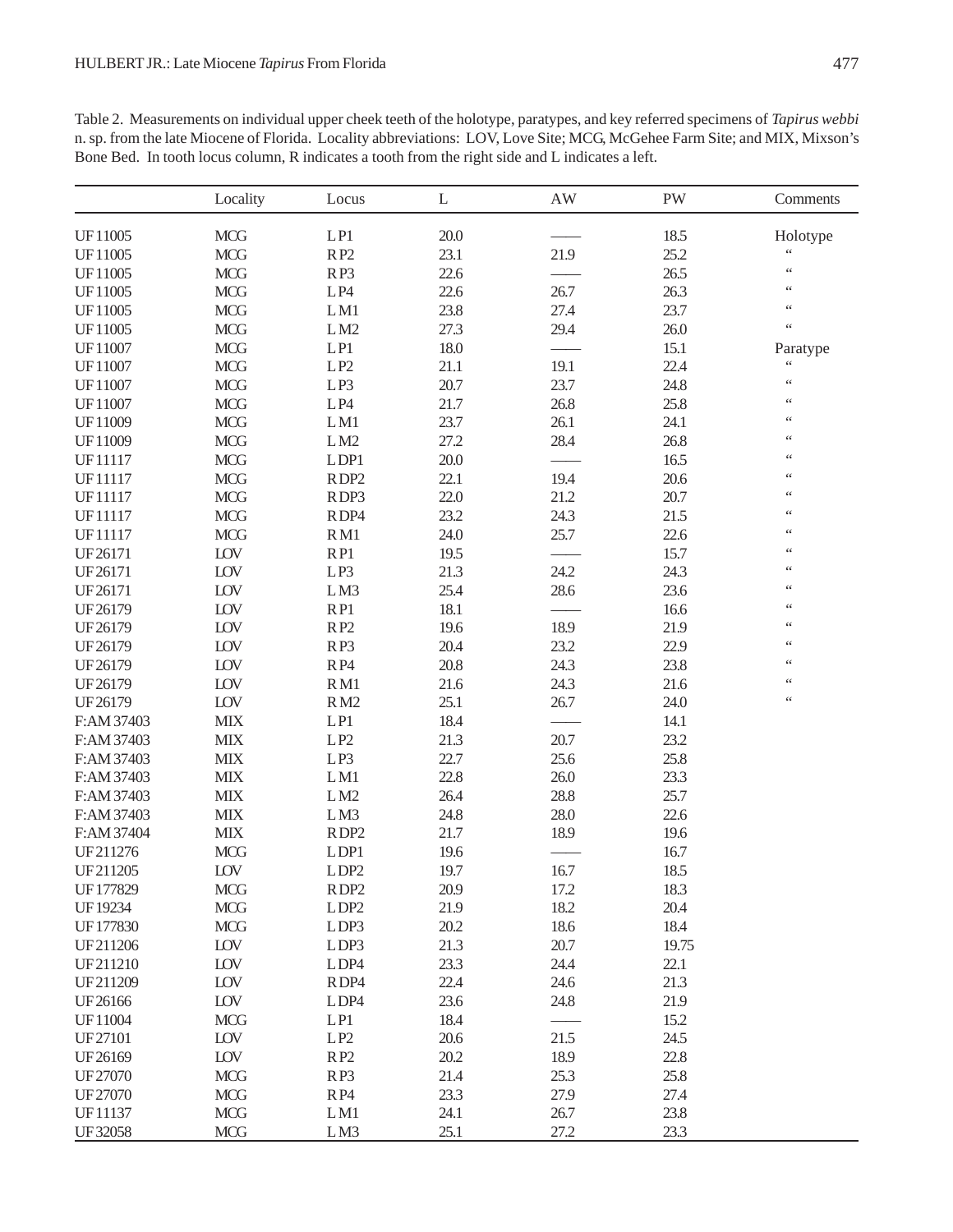|                | Locality    | Locus                      | $\mathbf L$ | $\mathbf{A}\mathbf{W}$ | PW   | Comments        |
|----------------|-------------|----------------------------|-------------|------------------------|------|-----------------|
|                |             |                            |             |                        |      |                 |
| UF11005        | <b>MCG</b>  | Rp2                        | 24.1        |                        | 17.2 | Holotype        |
| UF26191        | ${\rm LOV}$ | Rp2                        | 22.6        | 12.0                   | 13.8 | Paratype        |
| UF26191        | LOV         | Rp3                        | 21.2        | 15.0                   | 16.5 | $\zeta$ $\zeta$ |
| UF26191        | LOV         | R <sub>p4</sub>            | 21.0        | 17.9                   | 17.4 | $\zeta$ $\zeta$ |
| UF26191        | LOV         | Rm1                        | 22.8        | 17.9                   | 16.3 | $\zeta$ $\zeta$ |
| UF26191        | LOV         | Rm2                        | 26.5        | 19.2                   | 18.0 | $\zeta$ $\zeta$ |
| UF26191        | LOV         | Rm3                        | 27.7        | 19.2                   | 17.5 | $\zeta$ $\zeta$ |
| UF11117        | <b>MCG</b>  | R dp2                      | 26.6        | 11.9                   | 13.8 | $\zeta$ $\zeta$ |
| UF11117        | <b>MCG</b>  | R dp3                      | 23.3        | 13.9                   | 14.4 | $\zeta$ $\zeta$ |
| UF11117        | <b>MCG</b>  | L dp4                      | 24.5        | 16.0                   | 15.6 | $\zeta$ $\zeta$ |
| F:AM 37402     | <b>MIX</b>  | Rp2                        | 25.5        |                        | 17.3 |                 |
| F:AM 37402     | <b>MIX</b>  | Rp3                        | 24.5        | 16.9                   | 20.0 |                 |
| F:AM 37402     | <b>MIX</b>  | R dp4                      | 24.5        | 16.9                   | 17.0 |                 |
| F:AM 37402     | <b>MIX</b>  | Rm1                        | 25.3        | 18.9                   | 18.7 |                 |
| F:AM 37402     | <b>MIX</b>  | Lm2                        | 29.4        | 20.85                  | 20.8 |                 |
| UF27071        | LOV         | R dp2                      | 24.2        | 11.35                  | 12.8 |                 |
| UF27006        | <b>MCG</b>  | R dp3                      | 22.8        | 14.6                   | 14.9 |                 |
| UF26216        | LOV         | R dp3                      | 20.5        | 12.3                   | 13.2 |                 |
| <b>UF26188</b> | LOV         | L dp3                      | 22.8        | 13.5                   | 15.8 |                 |
| <b>UF26188</b> | LOV         | L dp4                      | 24.4        | 15.6                   | 16.2 |                 |
| UF26216        | LOV         | R dp4                      | 21.9        | 14.3                   | 14.3 |                 |
| <b>UF27006</b> | <b>MCG</b>  | R dp4                      | 25.0        | 16.8                   | 16.0 |                 |
| UF26192        | ${\rm LOV}$ | L dp4                      | 23.50       | 15.40                  | 15.6 |                 |
| UF211266       | LOV         | L dp4                      | 23.30       | 15.30                  | 15.4 |                 |
| UF26216        | LOV         | Rm1                        | 23.0        | 16.5                   | 15.6 |                 |
| <b>UF26188</b> | ${\rm LOV}$ | $\mathop{\rm Lm}\nolimits$ | 25.2        | 18.2                   | 17.5 |                 |
| UF26186        | LOV         | Lm1                        | 24.0        | 19.4                   | 18.1 |                 |
| UF28013        | LOV         | Rm1                        | 23.3        | 18.1                   | 17.3 |                 |
| UF28013        | LOV         | Rm2                        | 25.7        | 19.6                   | 18.7 |                 |
| UF26186        | LOV         | ${\rm Lm2}$                | 26.2        | 20.5                   | 19.2 |                 |
| UF26190        | LOV         | Rm2                        | 27.4        | 19.4                   | 18.3 |                 |
| UF26195        | LOV         | Lm2                        | 26.6        | 18.6                   | 16.9 |                 |
| UF26195        | ${\rm LOV}$ | Lm <sub>3</sub>            | 27.2        | 19.4                   | 17.1 |                 |
| UF26186        | LOV         | Lm3                        | 26.9        | 19.6                   | 17.2 |                 |
| UF26213        | LOV         | Rm <sub>3</sub>            | 24.7        | 18.8                   | 17.2 |                 |
| UF32082        | LOV         | Lm <sub>3</sub>            | 26.8        | 20.0                   | 17.2 |                 |
| UF27244        | ${\rm LOV}$ | Lm <sub>3</sub>            | 25.8        | 18.0                   | 16.2 |                 |
| UF26187        | LOV         | Rm <sub>3</sub>            | 27.5        | 19.3                   | 17.9 |                 |
| UF27246        | LOV         | Rm3                        | 27.8        | 19.0                   | 17.3 |                 |

Table 3. Measurements on individual lower cheek teeth of the holotype, paratypes, and key referred specimens of *Tapirus webbi* n. sp. from the late Miocene of Florida. Locality abbreviations: LOV, Love Site; MCG, McGehee Farm Site; and MIX, Mixson's Bone Bed. In tooth locus column, R indicates a tooth from the right side and L indicates a left.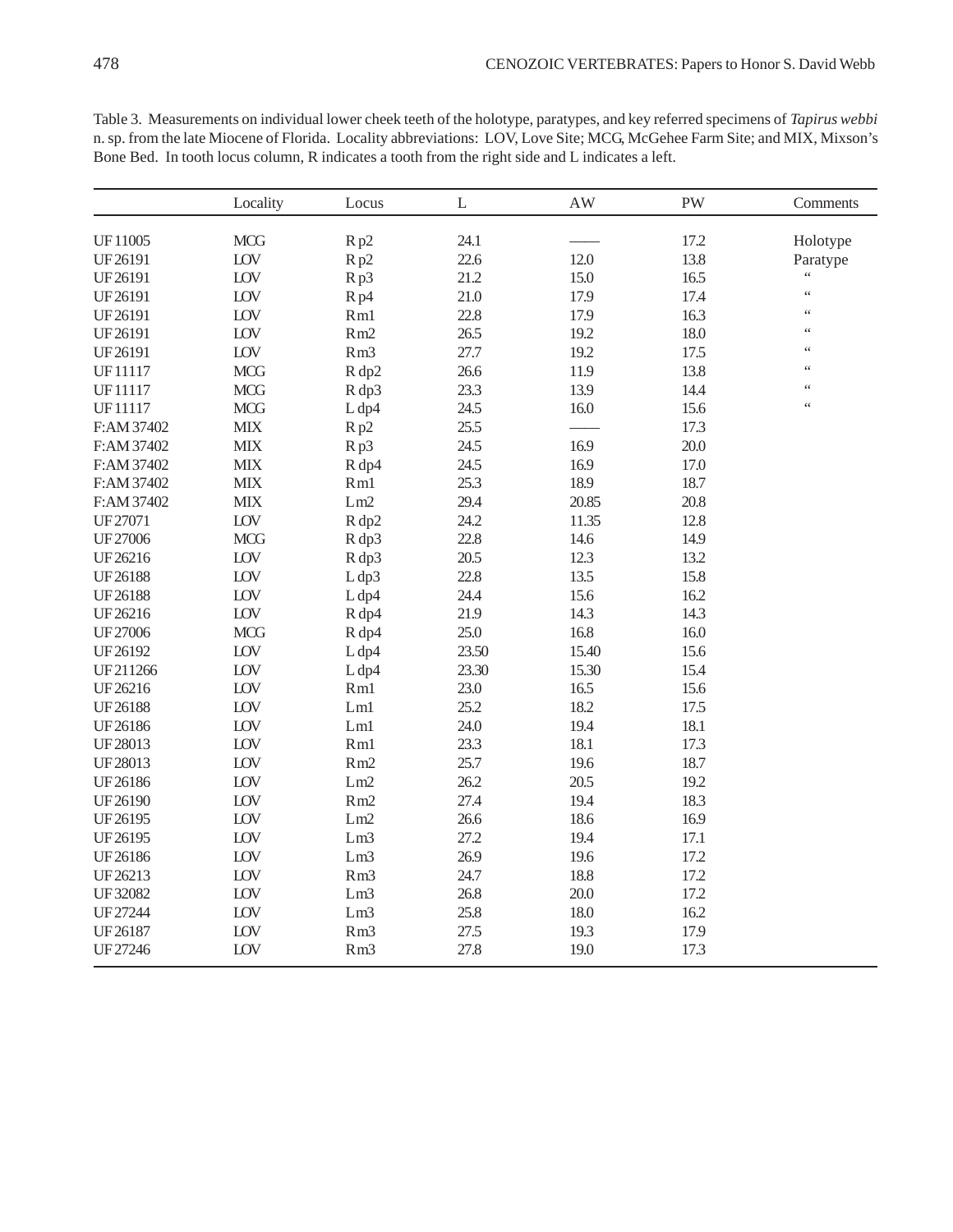Table 4. Statistical comparison of upper and lower cheek tooth measurements of fossil *Tapirus*. Sample of *Tapirus webbi* composed of specimens from the Love, McGehee Farm, and Mixson's sites, late Miocene of Florida. Measurements of UNSM 45106, holotype of *Tapirus simpsoni*, late Miocene of Nebraska taken from Schultz et al. (1975). Sample of *Tapirus johnsoni* composed of specimens from the Xmas-Kat Channel Fauna and stratigraphic equivalents, late Miocene of Nebraska (Skinner & Johnson 1984). Sample of *Tapirus veroensis* composed of specimens from the late Pleistocene of Florida, Georgia, and South Carolina.

|                               |    | Tapirus webbi n. sp.       |                  |      | <b>Tapirus</b><br>simpsoni | Tapirus johnsoni |                            |                  |      | Tapirus veroensis |                            |      |      |
|-------------------------------|----|----------------------------|------------------|------|----------------------------|------------------|----------------------------|------------------|------|-------------------|----------------------------|------|------|
|                               | n  | $\boldsymbol{\mathcal{X}}$ | $\boldsymbol{S}$ | CV   |                            | $\mathbf n$      | $\boldsymbol{\mathcal{X}}$ | $\boldsymbol{S}$ | CV   | n                 | $\boldsymbol{\mathcal{X}}$ | S    | CV   |
|                               |    |                            |                  |      |                            |                  |                            |                  |      |                   |                            |      |      |
| P1L                           | 20 | 18.82                      | 0.83             | 4.38 | 19.7                       | $\sqrt{5}$       | 17.26                      | 0.40             | 2.34 | 37                | 18.80                      | 1.06 | 5.64 |
| P1W                           | 20 | 16.64                      | 1.53             | 9.20 | 20.0                       | 5                | 16.04                      | 0.72             | 4.49 | 37                | 16.47                      | 1.54 | 9.37 |
| P2L                           | 16 | 20.66                      | 0.92             | 4.46 | 20.6                       | $8\,$            | 19.32                      | 1.56             | 8.06 | 36                | 19.87                      | 1.00 | 5.05 |
| P <sub>2</sub> AW             | 16 | 20.08                      | 1.02             | 5.07 | 23.8                       | $\boldsymbol{7}$ | 20.34                      | 1.36             | 6.69 | 36                | 21.32                      | 1.00 | 4.69 |
| P <sub>2</sub> PW             | 16 | 23.09                      | 0.91             | 3.94 | 25.9                       | $\boldsymbol{7}$ | 22.74                      | 0.77             | 3.39 | 32                | 23.60                      | 1.24 | 5.24 |
| P3L                           | 22 | 21.28                      | 0.79             | 3.71 | 21.1                       | 7                | 19.70                      | 1.04             | 5.28 | 33                | 20.55                      | 0.95 | 4.61 |
| P <sub>3</sub> AW             | 18 | 24.32                      | 0.77             | 3.16 | 27.8                       | $\boldsymbol{7}$ | 24.27                      | 0.85             | 3.51 | 33                | 24.79                      | 1.16 | 4.70 |
| P3 PW                         | 18 | 24.69                      | 0.96             | 3.88 | 27.6                       | $\boldsymbol{7}$ | 24.14                      | 0.50             | 2.08 | 32                | 24.79                      | 1.19 | 4.79 |
| P4L                           | 18 | 22.33                      | 0.74             | 3.31 | 21.8                       | $\boldsymbol{7}$ | 19.91                      | 1.00             | 5.01 | 40                | 21.55                      | 1.26 | 5.86 |
| P <sub>4</sub> AW             | 19 | 26.47                      | 1.05             | 3.97 | 29.5                       | $\boldsymbol{7}$ | 25.09                      | 0.93             | 3.71 | 41                | 26.93                      | 1.48 | 5.48 |
| P <sub>4</sub> P <sub>W</sub> | 19 | 26.01                      | 1.09             | 4.17 | 28.3                       | $\boldsymbol{7}$ | 24.76                      | 0.62             | 2.52 | 41                | 26.33                      | 1.51 | 5.72 |
| M1L                           | 23 | 23.41                      | 1.04             | 4.43 | 22.2                       | 6                | 21.30                      | 1.08             | 5.07 | 46                | 22.79                      | 1.21 | 5.29 |
| M <sub>1</sub> AW             | 21 | 25.54                      | 1.17             | 4.57 | 27.0                       | 6                | 25.58                      | 0.53             | 2.08 | 44                | 26.50                      | 1.22 | 4.60 |
| M1 PW                         | 21 | 23.13                      | 0.85             | 3.66 | 24.0                       | $6\,$            | 22.28                      | 0.34             | 1.54 | 45                | 24.13                      | 1.08 | 4.47 |
| M2L                           | 16 | 26.06                      | 1.13             | 4.32 | 26.3                       | 5                | 23.87                      | 1.32             | 5.52 | 49                | 25.00                      | 1.18 | 4.72 |
| M <sub>2</sub> AW             | 15 | 27.70                      | 1.09             | 3.94 | 30.5                       | 5                | 26.93                      | 1.16             | 4.31 | 48                | 28.87                      | 1.50 | 5.19 |
| M <sub>2</sub> PW             | 14 | 24.92                      | 0.96             | 3.86 | 26.5                       | 5                | 23.98                      | 0.89             | 3.72 | 46                | 25.86                      | 1.23 | 4.75 |
| M3L                           | 14 | 25.76                      | 1.06             | 4.13 | 26.2                       | $\overline{9}$   | 24.03                      | 1.14             | 4.73 | 44                | 24.95                      | 1.26 | 5.05 |
| M <sub>3</sub> AW             | 14 | 27.97                      | 0.72             | 2.57 | 28.7                       | $\overline{9}$   | 26.83                      | 0.95             | 3.53 | 41                | 28.74                      | 1.60 | 5.55 |
| M3 PW                         | 14 | 23.18                      | 0.94             | 4.04 | 23.7                       | 8                | 21.94                      | 0.70             | 3.21 | 42                | 24.30                      | 1.35 | 5.54 |
| p2L                           | 14 | 23.54                      | 0.85             | 3.61 | $\overline{\phantom{0}}$   | 12               | 20.72                      | 1.07             | 5.18 | 37                | 23.60                      | 1.14 | 4.84 |
| p2 PW                         | 14 | 14.31                      | 1.03             | 7.21 |                            | 12               | 14.32                      | 0.86             | 6.02 | 36                | 14.89                      | 1.21 | 8.12 |
| p3L                           | 21 | 22.38                      | 1.01             | 4.50 |                            | 11               | 19.56                      | 1.06             | 5.41 | 44                | 21.42                      | 1.24 | 5.78 |
| p3 AW                         | 21 | 15.35                      | 0.78             | 5.09 | $\overline{\phantom{0}}$   | 11               | 15.94                      | 0.71             | 4.45 | 45                | 15.94                      | 1.16 | 7.31 |
| p3 PW                         | 21 | 17.21                      | 0.98             | 5.69 | $\overline{\phantom{0}}$   | 10               | 17.67                      | 0.83             | 4.67 | 45                | 17.97                      | 1.37 | 7.64 |
| p4L                           | 23 | 22.32                      | 1.09             | 4.86 | $\overline{\phantom{0}}$   | 13               | 20.11                      | 0.97             | 4.84 | 46                | 22.28                      | 1.28 | 5.73 |
| p4 AW                         | 23 | 17.86                      | 0.85             | 4.77 | $\overline{\phantom{0}}$   | 13               | 17.87                      | 0.84             | 4.69 | 45                | 18.98                      | 1.29 | 6.81 |
| p4 PW                         | 23 | 18.42                      | 0.89             | 4.83 |                            | 13               | 18.96                      | 0.76             | 4.01 | 44                | 20.34                      | 1.50 | 7.39 |
| m1L                           | 23 | 23.71                      | 0.89             | 3.77 |                            | 15               | 21.20                      | 1.03             | 4.85 | 42                | 22.48                      | 1.08 | 4.82 |
| m1 AW                         | 23 | 17.93                      | 0.95             | 5.29 |                            | 14               | 17.28                      | 0.80             | 4.65 | 40                | 18.82                      | 1.05 | 5.55 |
| m1 PW                         | 22 | 16.73                      | 0.92             | 5.52 | $\overline{\phantom{0}}$   | 15               | 16.34                      | 0.69             | 4.23 | 41                | 17.67                      | 1.02 | 5.78 |
| m2L                           | 14 | 26.73                      | 1.09             | 4.07 | $\overline{\phantom{0}}$   | 14               | 23.59                      | 0.93             | 3.96 | 57                | 25.42                      | 1.27 | 4.99 |
| m2AW                          | 12 | 19.53                      | 0.84             | 4.31 |                            | 14               | 18.72                      | 0.75             | 4.00 | 56                | 20.21                      | 1.00 | 4.92 |
| m <sub>2</sub> PW             | 14 | 18.48                      | 1.00             | 5.40 |                            | 14               | 17.86                      | 0.80             | 4.48 | 56                | 19.31                      | 1.06 | 5.47 |
| m3L                           | 12 | 26.63                      | 1.04             | 3.92 | $\overline{\phantom{0}}$   | 18               | 24.96                      | 1.08             | 4.34 | 59                | 26.67                      | 1.40 | 5.25 |
| m <sub>3</sub> AW             | 14 | 19.08                      | 0.53             | 2.77 |                            | 18               | 18.40                      | 0.72             | 3.91 | 58                | 19.95                      | 1.01 | 5.08 |
| m <sub>3</sub> PW             | 13 | 17.15                      | 0.56             | 3.29 |                            | 17               | 17.07                      | 0.78             | 4.57 | 59                | 17.92                      | 0.97 | 5.39 |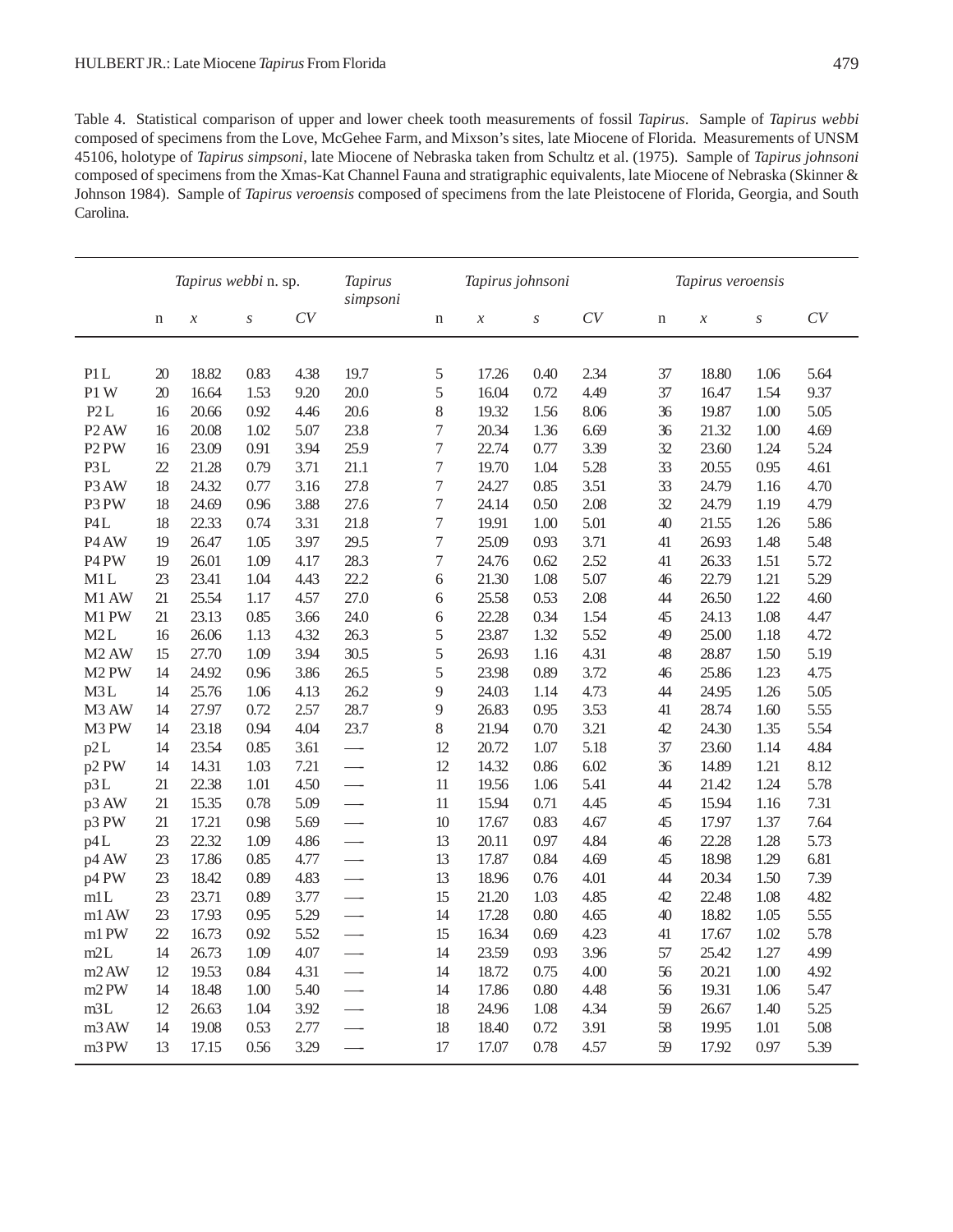

Figure 8. Occlusal views of upper cheek teeth of *Tapirus webbi* n. sp., from the late Miocene of Florida. B-D and G-H from the McGehee Farm Site, all others from the Love Site. A, UF 26179 (paratype), right P1-M2. B, UF 27005, left P3-P4. C, UF 11005 (holotype), left M1-M2. D, UF 11009 (paratype), left M1-M2. E, UF 26182, left M2-M3 (M3 unworn). F, UF 211230, right P4. G, UF 16625, right M1. H, UF 11117, left M1 (paratype, unworn). I, UF 211253, right M3. Scale bar = 2 cm.

for the *T. webbi* sample is the same as in other species of *Tapirus*, such as *T. veroensis* (Table 4) and *T. terrestris* (Simpson 1945).

The arrangement and morphology of the incisors and canines is similar to those of other *Tapirus* (Figs. 5B,6). The I3 is enlarged, caniniform, and much larger than the reduced true canine. The i1 and i2 are spatulate and procumbent, i1 much larger than i2, i3 very small (F:AM 37402 preserves the only known i3), and the large, blade-like lower canine occludes with the posterior edge of the I3.

The development of the cusps and lophs on the P1

and P2 display considerable individual variation (Figs. 7, 8A). The modal morphology of the P1 is represented by UF 26160 and 27092. Length of P1 is slightly greater than width (Tables 2, 4); and the paracone and metacone are subequal in height and located near each other (Fig. 7A-G). A low loph begins at the posterolabial end of the ectoloph and curves anterolingually around the back of the tooth, often connecting with the main lingual cusp. This cusp in its unworn state is about two-thirds the height of the paracone or metacone. In most P1s, a low transverse loph projects from the lingual cusp towards the ectoloph, but it is never long enough to di-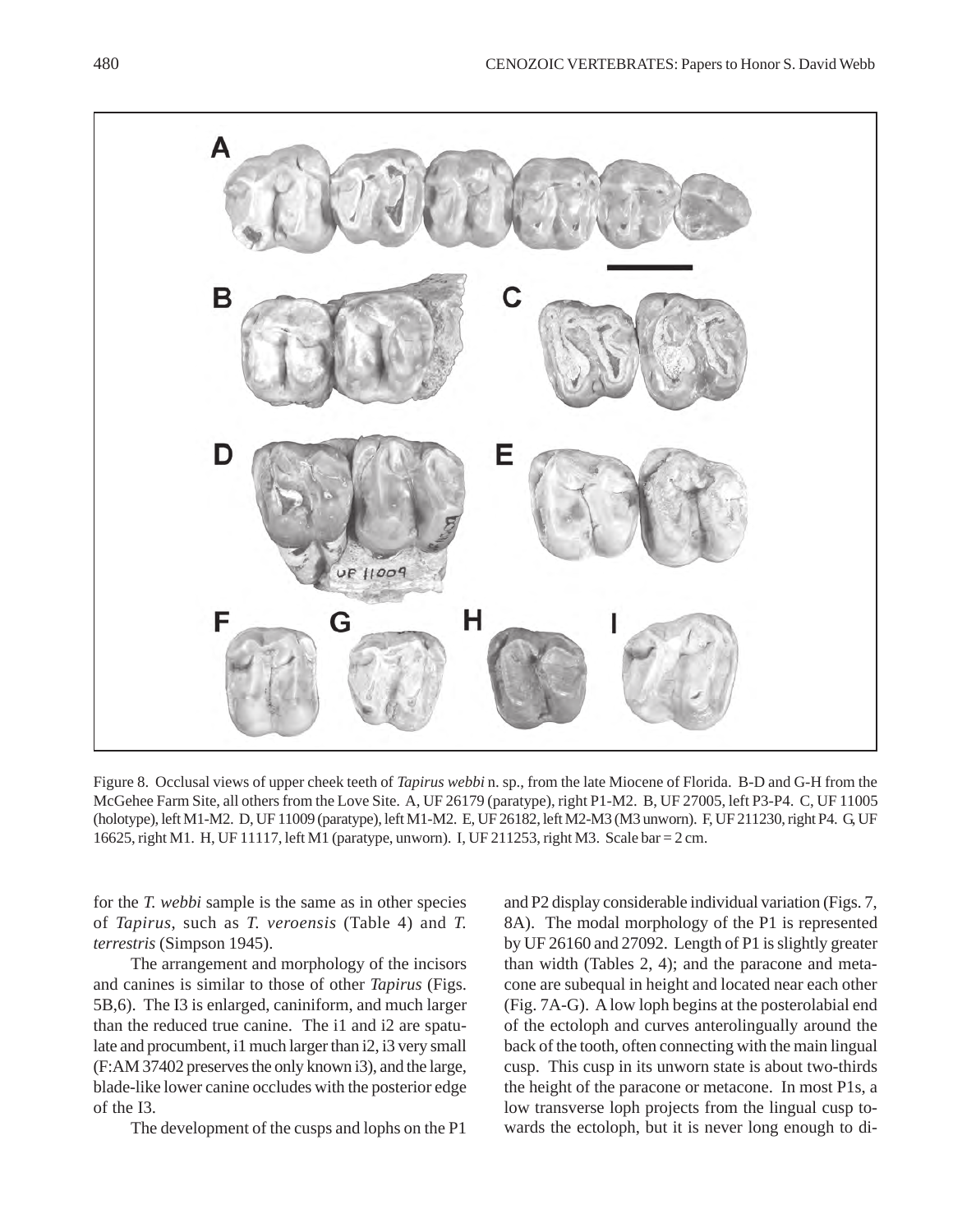Table 5. Ratio of upper cheek tooth width to length in various species of *Tapirus*. Tooth width is PW for P1, P2, and P3, AW for M1, M2, and M3, and the maximum of AW and PW for P4. Right two columns show the ratio of anterior width (AW) to posterior width (PW) for P2 and M1. Data of *T. terrestris* from Simpson (1945), of *T. indicus* from Hooijer (1947), of *T. simpsoni* from Schultz et al. (1975), and of *T. priscus* and *T. arvernensis* from Guérin and Eisenmann (1994) used to calculate ratios for those taxa; remaining values based on original data. Values are sample means (except mean, minimum, and maximum observed values are listed for *T. webbi* and *T. johnsoni*); sample size is very small for several taxa, especially *T. simpsoni*, *T. priscus*, and *T. pinchaque*, and is generally adequate (n>10) only for *T. webbi*, *T. polkensis,T. veroensis*, *T. terrestris*, *T. indicus*, and *T. bairdii*.

|                           | P1  | P2  | P <sub>3</sub> | P4  | M1  | M <sub>2</sub> | M3  | AW/PW P2 | <b>AW/PW M1</b> |
|---------------------------|-----|-----|----------------|-----|-----|----------------|-----|----------|-----------------|
| <i>T. webbi</i> (minimum) | 77  | 106 | 109            | 112 | 103 | 100            | 103 | 82       | 105             |
| <i>T. webbi</i> (mean)    | 88  | 112 | 116            | 119 | 109 | 106            | 109 | 87       | 111             |
| <i>T. webbi</i> (maximum) | 97  | 119 | 122            | 128 | 117 | 114            | 114 | 93       | 119             |
| T. simpsoni               | 102 | 126 | 132            | 135 | 122 | 116            | 110 | 92       | 112             |
| <i>T. johnsoni</i> (min.) | 89  | 109 | 119            | 119 | 112 | 111            | 105 | 83       | 112             |
| T. johnsoni (mean)        | 93  | 118 | 124            | 127 | 120 | 113            | 112 | 89       | 115             |
| T. johnsoni (max.)        | 97  | 131 | 129            | 135 | 126 | 116            | 117 | 96       | 116             |
| T. priscus                | 89  | 108 | 115            | 118 | 113 | 114            | 109 | 84       | 112             |
| <i>T. arvernensis</i>     | 92  | 116 | 123            | 124 | 119 | 115            | 118 | 87       | 109             |
| T. augustus               | 88  | 118 | 126            | 128 | 116 | 116            | 112 | 87       | 114             |
| T. polkensis              | 93  | 124 | 127            | 130 | 117 | 116            | 112 | 88       | 115             |
| T. haysii                 | 92  | 118 | 120            | 125 | 116 | 117            | 117 | 91       | 110             |
| <i>T.</i> veroensis       | 88  | 119 | 121            | 126 | 116 | 116            | 115 | 90       | 110             |
| <i>T.</i> terrestris      | 93  | 115 | 119            | 124 | 113 | 113            | 115 | 90       | 111             |
| T. pinchaque              | 74  | 106 | 108            | 125 | 105 | 101            | 105 | 90       | 111             |
| T. bairdii                | 85  | 115 | 121            | 123 | 114 | 112            | 112 | 87       | 112             |
| T. indicus                | 77  | 111 | 119            | 130 | 106 | 112            | 110 | 82       | 113             |

rectly connect with the ectoloph (Fig. 7A-E). The height and length of this transverse loph vary greatly. Sometimes another loph or ridge extends anteriorly from the lingual cusp (UF 26160, 27089; Fig. 7D-E), but in other specimens there is instead a distinct, much smaller cusp anterior to the main lingual cusp (UF 11005, 27090; Fig. 7A, C). This anterior loph or cuspule is distinct from the even lower anterior cingulum which also starts from the main lingual cusp and ends before it can connect with the ectoloph. Several P1s in the Love Site sample have a much simpler morphology, with no hint of a transverse loph and a weaker lingual cusp (Fig. 7F-G). A posterolabial cingulum is generally absent on the P1, being present only in UF 27090.

Anterior width of P2 is between 82 and 93 percent of PW with a mean value of 87 ( $n=16$ ; Table 5; Fig. 7H-L). P2 has a weak parastyle; both transverse lophs are low, usually connecting with the base of the ectoloph (protoloph not connected in some P2s); protocone lowest of the four major cusps. While the outline of most P2s is trapezoidal (Fig. 7H-J), it is more triangular in UF 26169 and 27100 (Fig. 7K-L), with a much weaker and more labially located protocone, protoloph that ends before connecting to the ectoloph, and a much stronger anterior cingulum. In about half of the P2s, and in a similar proportion of the succeeding cheek teeth, a distinct labial cingulum encircles the base of the metacone that usually ends with a very small stylar cusp between the paracone and metacone. Other specimens posses the stylar cusp but lack the labial cingulum. Despite the variable presence of this cingulum, the PW of the P2 through M3 are not significantly more variable than AW or tooth length (Table 4). The P3 through M3 have strong, complete protolophs and metalophs (Fig. 8).

Deciduous upper premolars (Fig. 9A-C; Table 2) are more brachydont than the permanent dentition and have thinner enamel. The transverse loph from the main lingual cusp on the DP1 is complete, connecting with the ectoloph. The DP2-DP4 are more molariform than their replacements, with well developed, complete protolophs and metalophs. The DP4 has the same general proportions as the M3.

The p2 and p3 have strong paralophids and metalophids; these are weaker on p4-m3 (Fig. 10; Tables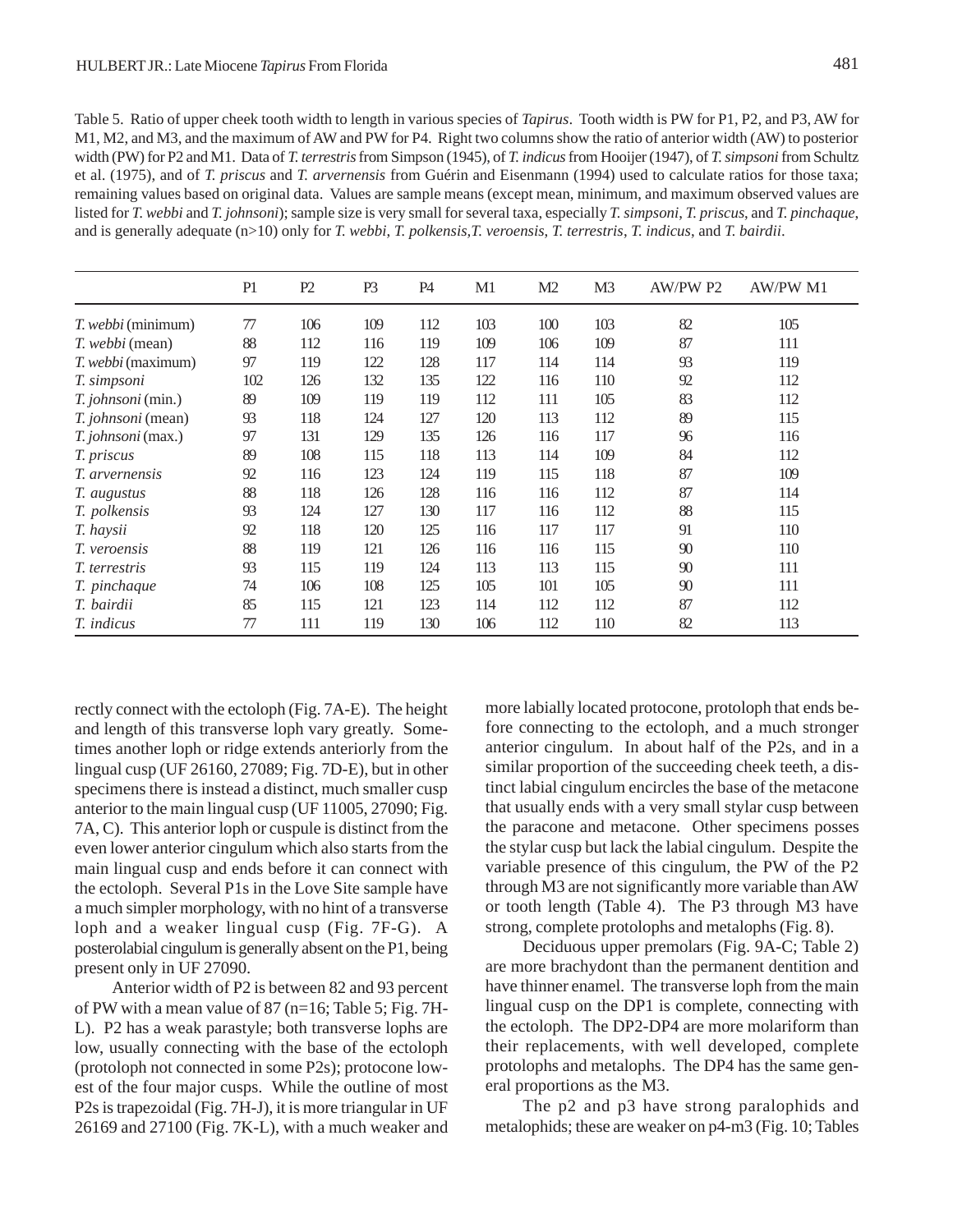3-4). Unworn and slightly worn p3 through m3 have prominent anterior and posterior cingula (Figs. 9F, 10E-F); these are reduced by interdental wear. The protolophids and hypolophids are well separated on p4 through m3, and in unworn teeth the height of the hypolophid is not distinctly less than that of the protolophid. Lower deciduous premolars (Fig. 9D-F; Table 3) are narrower than their permanent replacements, more brachydont, and the dp3 and dp4 are morphologically and proportionally more like the permanent molars.

Relatively large samples of most major limb elements of *T. webbi* are available (Table 6; Fig. 11). General morphologic similarity with other members of the genus is evident, with three notable exceptions. Size of the limb elements, especially their lengths, relative to the teeth or cranium is large. Also, all metatarsal 4s for which the proximal end is well preserved bear a posterior facet for articulation with the metatarsal 1 (Fig. 12). This facet varies in size, but is consistently present. The muscle scars on the diaphyses of the metapodials are unusually well developed.

Discussion.—The first published record of the taxon herein named *Tapirus webbi* was in the faunal list of the McGehee Farm Site in Hirschfeld and Webb (1968). They listed the McGehee tapir as *Tapiravus* sp., a genus today regarded as composed of small -sized tapirids (Schoch 1984). The original referral of the large McGehee tapir to *Tapiravus* instead of *Tapirus* was probably caused by two factors, a general reluctance of workers at the time to recognize pre-Blancan tapirs as *Tapirus*, and a misleading measurement published by Olsen (1960) for the holotype of "*Tapiravus*" *polkensis* which gave a false impression that the tooth is much larger than it truly is. At about this time, and probably for similar reasons, Webb and Tessman (1968) referred an upper molar from south Florida to *Tapiravus* cf. *polkensis* when in fact it is much too large to represent that species.

By the time Webb et al. (1981) published their review of the Love Site fauna, Schultz et al. (1975) had described *Tapirus johnsoni* and *Tapirus simpsoni* from the late Miocene of Nebraska and Yarnell (1980) had referred the McGehee Farm and Love Site *Tapirus* to *T. simpsoni* in her unpublished thesis. In a short paragraph, Webb et al. (1981:525) cited two reasons for their referral of the Love Site *Tapirus* to *T. simpsoni*, similarity in overall size and degree of molarization of the P1. The McGehee Farm and Love Site tapirids have been regarded as *T. simpsoni* in all subsequent publications (e.g., MacFadden & Hulbert 1990; Colbert &

Schoch 1998; Hulbert et al. 2001). But no detailed analysis of the Love Site and McGehee Farm *Tapirus* was ever done until the current study. While agreeing with Yarnell (1980) that the Love Site and McGehee Farm samples of *Tapirus* are conspecific, a novel result of this study is that they are distinct from *T. simpsoni* of Nebraska.

## COMPARISONS BETWEEN *TAPIRUS WEBBI* AND OTHER SPECIES OF *TAPIRUS*

NORTH AMERICAN FOSSIL SPECIES

*Tapirus webbi* is easily distinguished from all North American fossil species of the genus except *Tapirus simpsoni*. *T. webbi* differs from contemporaneous *Tapirus johnsoni* of Nebraska in having larger overall size (Tables 1, 4), longer and thicker nasals, relatively shorter upper and lower diastemata, a mental foramen located directly ventral to p2 (more anteriorly located in *T. johnsoni*), relatively narrower cheek teeth (Table 5) which are higher crowned and have better separated transverse lophs, and larger parastyles on P3-M3. *T. johnsoni* has a small flange on the dorsal margin of the maxilla, a feature not found in *T. webbi*.

*Tapirus webbi* is distinguished from *Tapirus haysii*, *Tapirus veroensis*, and the new late Blancan species from Florida by having: a much shallower and less extensive meatal diverticulum fossa on the dorsal surface of the skull; longer and thicker nasals (Fig. 2); a spicular posterior lacrimal process that does not conceal the dorsal lacrimal foramen; a polygonal (not triangular) interparietal; a sloped (not vertical) posterior surface of the skull dorsal to foramen magnum; a wider maxillary bar between the IOF and lacrimal; a relatively shallower horizontal ramus (especially below the m3); a vertically oriented ascending ramus that does not project anteriorly (Fig. 5); generally narrower cheek teeth (Table 5); posterolabial cingula common on upper cheek teeth; and an articulation between the first and fourth metatarsals (Fig. 12). Detailed comparisons with *Tapirus polkensis* will be done upon description of the extensive Gray Fossil Site, Tennessee sample, but *T. webbi* is much larger (Tables 6-7) and differs in its narrower cheek teeth (Table 5) and having articulation between the first and fourth metatarsals. *T. webbi* has significantly smaller and narrower cheek teeth and a relatively longer diastema than *Tapirus merriami* (Jefferson 1989). Other comparisons between the two are limited by the fragmentary nature of known specimens of the western species.

*Tapirus simpsoni* from Nebraska is known primarily from the holotype palate, UNSM 45106, as well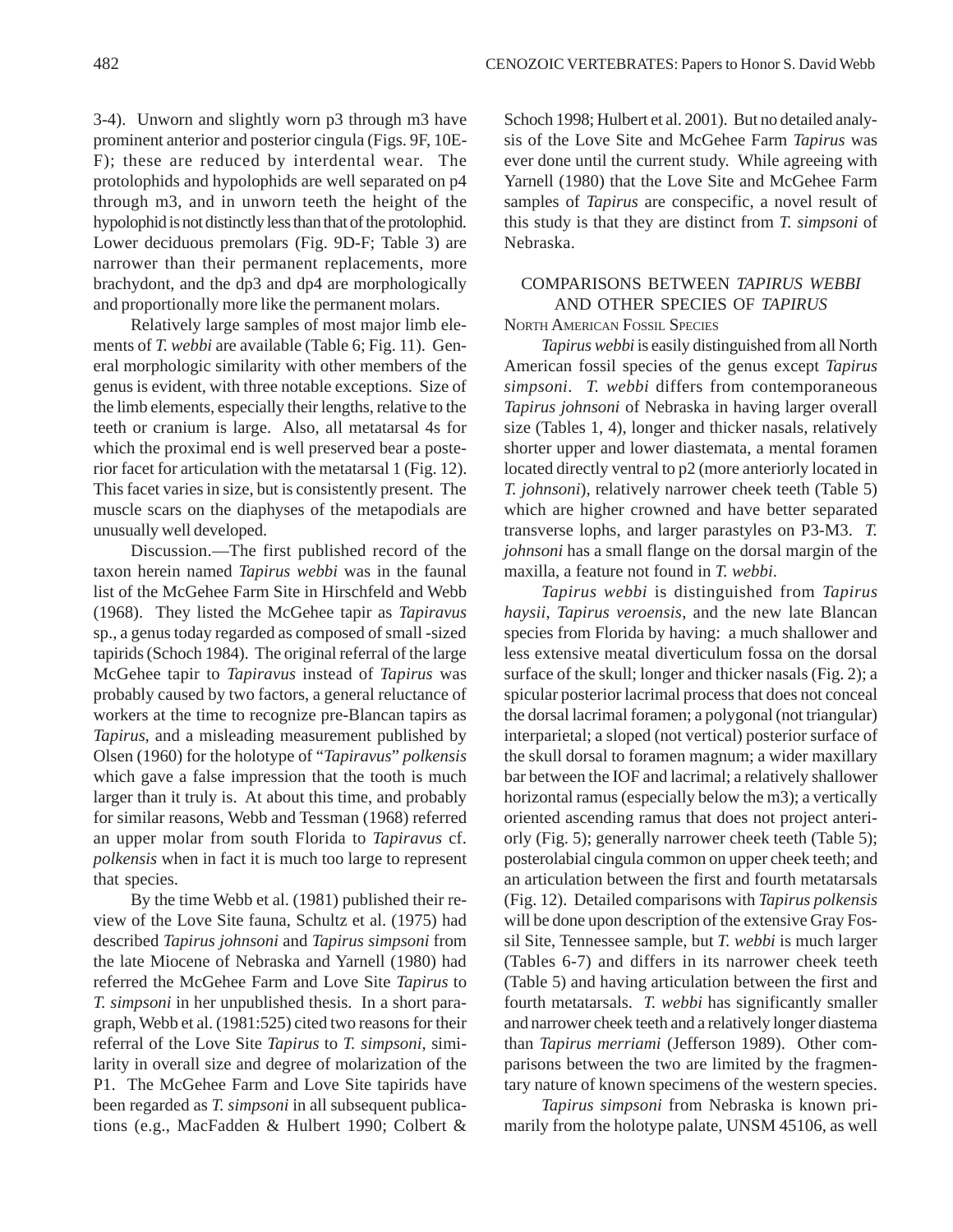as an isolated p2 and DP1 (Schultz et al. 1975). Similarities with *Tapirus webbi* include relative upper diastema length, similar relative length and shape of the posterior process of the premaxilla, wide maxillary bar between lacrimal and IOF, location of IOF relative to tooth row, presence of posterolabial cingula and strong parastyles on P3-M3, relatively strong lingual cusp and transverse loph on P1, and general size. The two differ in that the transverse lophs of the P1 and P2 of *T. webbi* are more weakly developed, especially the P2 protoloph. Also, the P1 of *T. simpsoni* is wider than it is long, a state not observed in 20 specimens of *T. webbi* (Table 4). Excluding the M3, upper cheek teeth of *T. simpsoni* have a greater width relative to length than those of *T. webbi* (Table 5). The narrow proportions of the latter's upper teeth are generally similar to those of *Tapirus priscus*, *Tapirus indicus*, and *Tapirus pinchaque*. In contrast, those of *T. simpsoni* are proportionally more similar to those of *Tapirus johnsoni*, *Tapirus polkensis*, *Tapirus haysii*, *Tapirus veroensis*, *Tapirus arvernensis*, and *Tapirus augustus* (Table 5). The upper teeth of *Tapirus bairdii* and *Tapirus terrestris* generally have intermediate relative widths. Lower teeth, not listed in Table 5, show the same basic pattern except the differences are more subtle, and *T. augustus* switches from the broad-toothed group to the narrowtoothed group.

#### *TAPIRUS PRISCUS* KAUP 1833

The typical late Miocene tapir of Europe, *Tapirus priscus* was reviewed by Guérin and Eisenmann (1994). It is of the same general size as *Tapirus webbi* (and *Tapirus simpsoni*). Unfortunately, the dorsal region of the skull of *T. priscus* is undescribed and the quantitative analysis of Guérin and Eisenmann (1994) did not describe potentially significant characters of the skull (such as extent of posterior process of premaxilla) or the mandible (such as location of mental foramen and orientation of ascending ramus). Another potential problem with the results of Guérin and Eisenmann (1994) is that their reported coefficients of variation for tooth measurements of *T. priscus* are much larger than those of *T. webbi* or *Tapirus veroensis* (Table 4) or those reported by Simpson (1945) for *Tapirus terrestris*, which may indicate that their sample contains more than one species, or this could simply be a matter of small sample sizes. Thus it is difficult to critically compare *T. priscus* with *T. webbi*. As noted above, both have relatively narrow cheek teeth. Other similarities are a relatively short muzzle, relatively narrow mandible below the m3, and long limb bones. Mandibular depth is significantly greater in *T. priscus*. Guérin and Eisenmann (1994) gave an OR of 52-56.5 mm for mandibular depth below the p2 for *T. priscus*, almost 20% deeper than that of *T. webbi* (Table 1). According to Guérin and Eisenmann (1994), *T. priscus* is characterized by an unusually large mandibular condyle height (157 mm in the one reported specimen). Condylar height is 128 mm in the only measurable specimen in the *T. webbi* sample (UF 26191), about the same as in *Tapirus bairdii*.

#### EXTANT *TAPIRUS*

The four extant species of *Tapirus* are easily distinguished from *Tapirus webbi*. Only *Tapirus indicus* also has articulation between the fourth metatarsal and the remnant of the first metatarsal (Radinsky 1963). *Tapirus bairdii* and *T. indicus* both have a deep, extensive fossa on the dorsal surface of the nasal and frontal to house the meatal diverticulum. *T. webbi* is like *Tapirus pinchaque* and *Tapirus terrestris* in having a much shallower, more limited meatal diverticular fossa. The dorsal margin of the maxilla of *T. webbi* is not upturned to form a dorsal flange as in *T. bairdii*, and *T. webbi* has a much longer posterior process of the premaxilla that terminates in an acute point. *T. webbi* has a shorter muzzle and narrower upper cheek teeth than *T. bairdii* and the nasals are not ossified with the mesethmoid. Other features that distinguish *T. webbi* from *T. indicus* are the latter's greatly inflated frontals, shorter nasals, premaxillary-maxillary suture located in middle of alveolus of canine, narrower P1, stronger parastyles, and anteriorly projected ascending ramus of the mandible. In addition to resembling *T. pinchaque* and *T. terrestris* in the development of the depression on the nasal and frontal for the meatal diverticulum, *T. webbi* shares with these two species a spicular, slender posterior lacrimal process It differs from both *T. pinchaque* and *T. terrestris* by having a much larger interparietal, longer posterior process of premaxilla, labial cingulum common on posterior half of P2-M3, and larger size. The P1 and P2 of *T. pinchaque* are on average narrower than those of *T. webbi*. *T. webbi* lacks the distinctive, high sagittal crest of *T. terrestris* and has a thicker, longer nasal.

## OTHER LATE MIOCENE TAPIRIDS FROM FLORIDA

In contrast to the relatively complete and numerous samples of *Tapirus* from the Archer Fauna, early Hh sites in Florida that are younger than the Archer Fauna either lack tapirids or produce small numbers of limb elements, isolated teeth, and cranial fragments. Most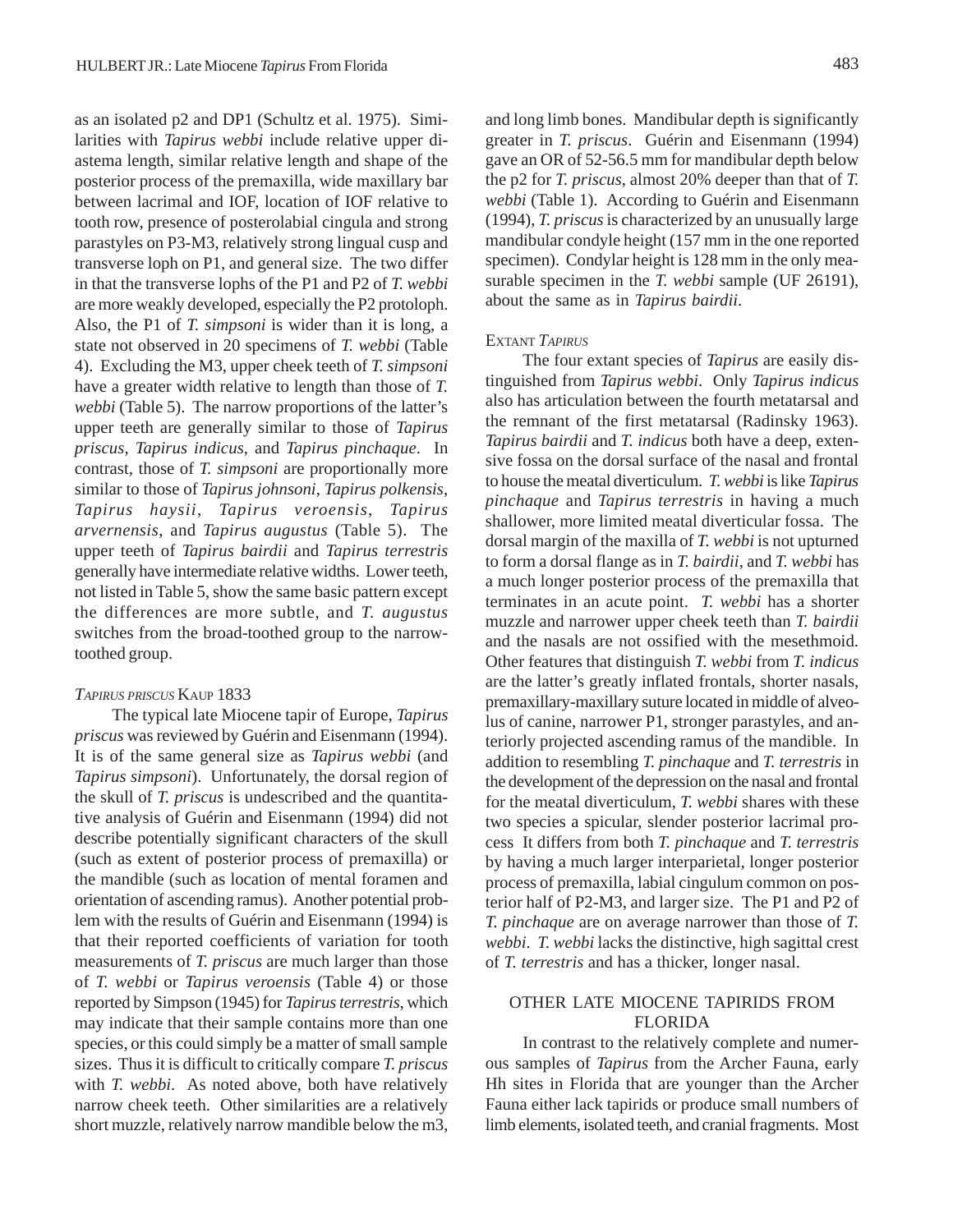such specimens cannot be identified to a particular species, but based simply on size a minimum of two species are represented. Two Hh2 localities from Manatee County in southwestern Florida, the Manatee County Dam and SR 64 sites (Fig. 1), each produced a single upper molar that represents an indeterminate mediumto large-sized *Tapirus*. Excavations at the new discovered Tyner Farm Site in western Alachua County (Fig. 1; Hulbert et al. 2002) only produced a partial metapodial and a tarsal element of a large, specifically undiagnostic



Figure 9. Occlusal views of juvenile dentitions of *Tapirus webbi* n. sp., from the late Miocene of Florida. A-C and E from the McGehee Farm Site, others from the Love Site. A, UF 11117 (paratype), left DP1-DP4. B, UF 211276, left DP1. C, UF 177829, right DP2. D, UF 27071, right dp2. E, UF 11117 (paratype), right dp2-dp4. F, UF 26188, left dp3-m1. Scale bars = 1 cm; upper scale bar for A only, lower bar for B-F.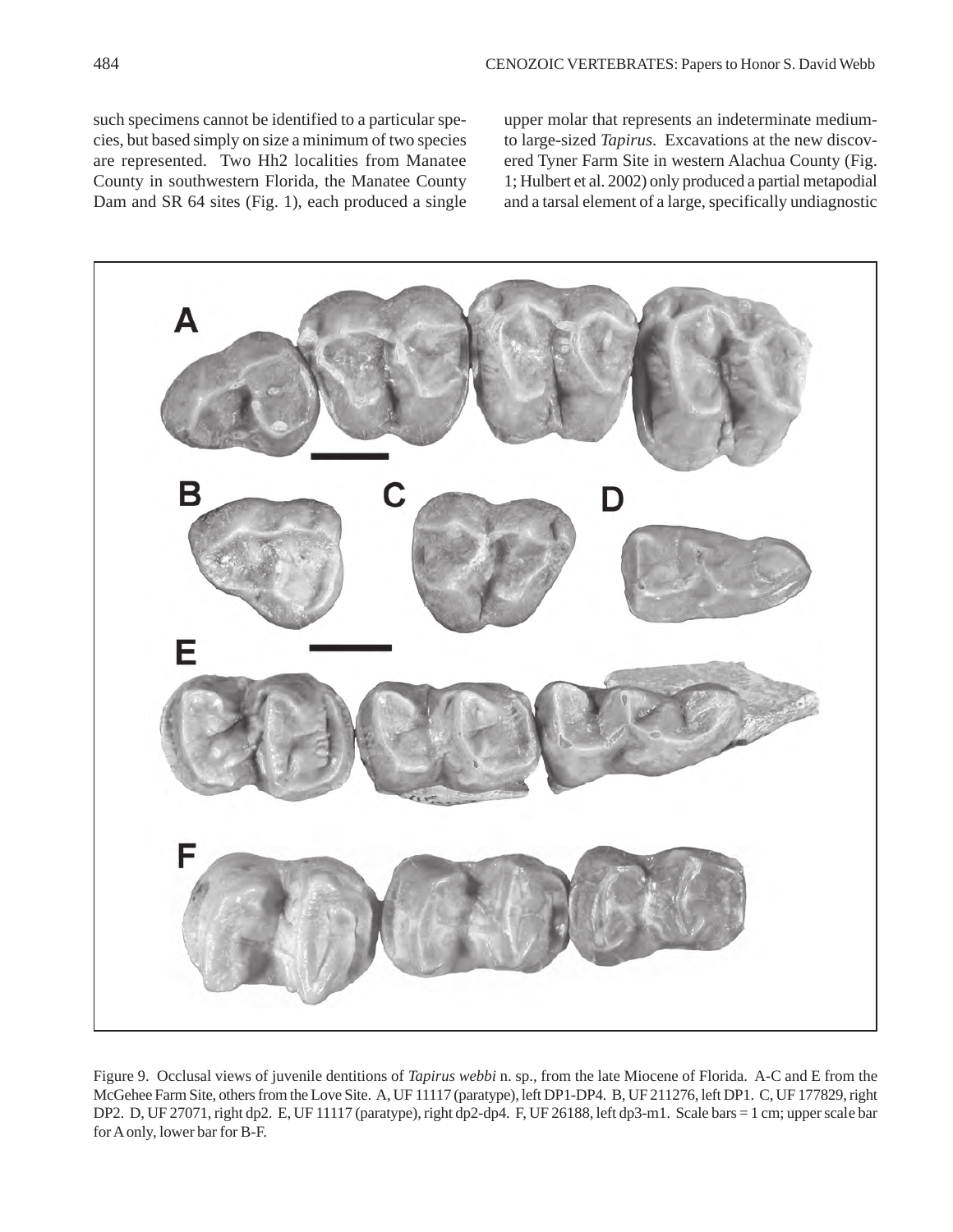![](_page_20_Figure_1.jpeg)

Figure 10. Occlusal (A-E) and medial (F) views of lower cheek teeth of *Tapirus webbi* n. sp., from the late Miocene of Florida. C-D from the McGehee Farm Site, all others from the Love Site. A, UF 26191, right p2-m3. B, UF 28014, left p2-m3 (m3 just beginning to erupt from crypt). C, UF 11005 (holotype), right p2. D, UF 27007, right p4. E-F, UF 26216, unworn right m1. All images oriented so anterior is to the left. Scale bar =  $2 \text{ cm}$  for A-B, = 1 cm for C-F.

tapirid; in contrast, equids and the rhino *Aphelops* were very abundant. The Withlacoochee River has produced the most Hh2 tapirid specimens from Florida.

The Manatee County Dam molar (UF 11919; Fig. 13A) is barely worn and has the relative proportions of an M1 or M2 ( $L = 24.0$ ; AW = 28.0; PW = 24.3 mm). Its AW/L ratio of 117 is greater than almost all M1s and M2s of *Tapirus webbi* (Table 5), and instead more similar

to those of the broad-toothed group of *Tapirus*, such as *Tapirus simpsoni*, *Tapirus veroensis*, and *Tapirus haysii*. UF 11919 has a relatively modest parastyle and a faint but distinct labial cingulum bordering the posterior half of the metacone.

The Withlacoochee River 4A locality (Fig. 1; Becker 1985) produced eight specimens of *Tapirus*, including a partial occipital region (UF 177742) and two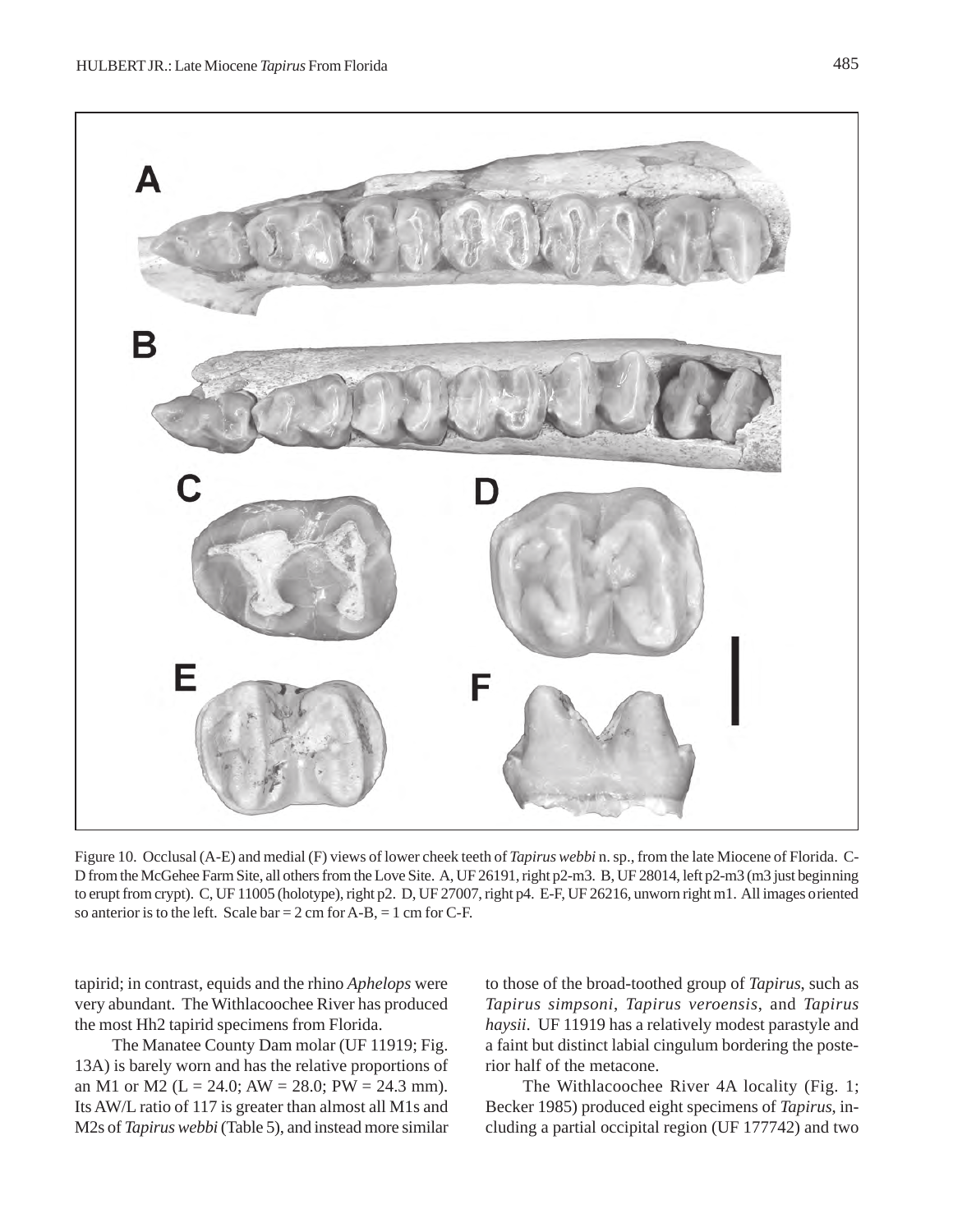Table 6. Summary statistics on measurements of major postcranial elements of *Tapirus webbi* n. sp. from the late Miocene of Florida. Combined samples from the McGehee Farm and Love sites. Abbreviations for measurements generally follow von den Driesch (1976): GL, greatest length; B, breadth (= width); D, depth, SD, smallest breadth of diaphysis; DD, smallest depth of diaphysis; a, articular; l, lateral; p, proximal; and d, distal. Abbreviations specific to one element are: for humerus, GLC, GL from head; BT, breadth of distal trochlea; for radio-ulna, GLU, GL of ulna, LO, length of olecranon process, BPC, greatest articular breadth of ulna; for femur, GLC, GL from head, DC, depth of head. Other abbreviations: MC, metacarpal; MT, metatarsal.

| Humerus         | $\boldsymbol{\mathcal{X}}$<br>$\boldsymbol{S}$<br><b>MIN</b><br><b>MAX</b><br>$\mathbf n$ | <b>GLC</b><br>263.0<br>10.61<br>255.5<br>270.5<br>$\mathbf{2}$           | GLI<br>261.0<br>10.42<br>244.0<br>272.0<br>5            | <b>Bp</b><br>90.2<br>2.96<br>88.1<br>95.2<br>5   | Dp<br>118.6<br>4.21<br>114.5<br>125.0<br>6    | ${\rm SD}$<br>31.5<br>3.43<br>21.8<br>35.7<br>$16$               | Bd<br>76.1<br>2.94<br>70.5<br>81.7<br>15                        | BT<br>62.2<br>2.09<br>58.7<br>66.5<br>12        |                                                 |
|-----------------|-------------------------------------------------------------------------------------------|--------------------------------------------------------------------------|---------------------------------------------------------|--------------------------------------------------|-----------------------------------------------|------------------------------------------------------------------|-----------------------------------------------------------------|-------------------------------------------------|-------------------------------------------------|
| Radio-ulna      | $\boldsymbol{\mathcal{X}}$<br>$\boldsymbol{S}$<br><b>MIN</b><br><b>MAX</b><br>$\mathbf n$ | GL<br>251.3<br>6.19<br>243.0<br>259.0<br>6                               | L1<br>224.6<br>2.85<br>221.0<br>228.0<br>$\sqrt{6}$     | Bap<br>60.0<br>2.29<br>54.5<br>64.5<br>25        | SD<br>32.1<br>1.70<br>29.4<br>35.1<br>$12\,$  | Bad<br>53.1<br>2.48<br>47.7<br>57.6<br>$12\,$                    | GLU<br>327.0<br>5.66<br>323.0<br>331.0<br>$\mathbf{2}$          | ${\rm LO}$<br>88.7<br>4.17<br>82.8<br>93.9<br>5 | <b>BPC</b><br>50.8<br>3.06<br>47.2<br>54.2<br>5 |
| MC <sub>2</sub> | $\boldsymbol{\mathcal{X}}$<br>$\boldsymbol{S}$<br><b>MIN</b><br><b>MAX</b><br>$\mathbf n$ | GL<br>114.7<br>3.27<br>107.0<br>119.2<br>13                              | <b>Bp</b><br>27.0<br>$1.60\,$<br>24.8<br>29.9<br>$10\,$ | SD<br>21.2<br>0.81<br>19.6<br>22.5<br>12         | DD<br>11.6<br>0.47<br>10.8<br>12.4<br>12      | $\mathop{\mathrm{Bd}}$<br>21.6<br>0.79<br>20.7<br>23.2<br>$12\,$ | Dd<br>27.3<br>0.60<br>26.4<br>28.3<br>$12 \,$                   |                                                 |                                                 |
| MC3             | $\boldsymbol{\mathcal{X}}$<br>$\boldsymbol{S}$<br><b>MIN</b><br><b>MAX</b><br>$\mathbf n$ | $\operatorname{GL}$<br>134.6<br>3.15<br>127.9<br>137.4<br>$8\,$          | <b>Bp</b><br>32.5<br>0.71<br>31.4<br>33.6<br>11         | ${\rm SD}$<br>25.9<br>1.30<br>24.0<br>28.6<br>14 | DD<br>13.5<br>0.70<br>12.4<br>14.7<br>14      | $\operatorname{Bd}$<br>32.5<br>1.01<br>30.9<br>33.8<br>8         | $\mathop{\rm Dd}\nolimits$<br>24.4<br>0.62<br>23.4<br>25.4<br>8 |                                                 |                                                 |
| MC4             | $\boldsymbol{\mathcal{X}}$<br>$\boldsymbol{S}$<br><b>MIN</b><br><b>MAX</b><br>n           | $\operatorname{GL}$<br>112.0<br>4.84<br>105.4<br>116.3<br>$\overline{4}$ | <b>Bp</b><br>23.4<br>1.50<br>21.6<br>25.3<br>$8\,$      | ${\rm SD}$<br>21.4<br>0.98<br>20.5<br>23.2<br>6  | $\rm DD$<br>13.4<br>1.06<br>11.9<br>14.4<br>6 | Bd<br>22.5<br>0.97<br>20.9<br>23.4<br>5                          | $\mathop{\rm Dd}\nolimits$<br>26.3<br>1.93<br>24.2<br>28.4<br>5 |                                                 |                                                 |
| MC <sub>5</sub> | $\boldsymbol{\mathcal{X}}$<br>$\boldsymbol{S}$<br><b>MIN</b><br><b>MAX</b><br>${\bf N}$   | $\operatorname{GL}$<br>89.7<br>4.24<br>83.6<br>99.4<br>11                | <b>Bp</b><br>13.4<br>1.29<br>11.5<br>15.4<br>11         | <b>SD</b><br>17.3<br>1.14<br>15.5<br>19.1<br>12  | DD<br>9.9<br>0.96<br>8.6<br>12.1<br>12        | Bd<br>17.8<br>0.90<br>15.9<br>18.7<br>11                         | $\mathop{\rm Dd}$<br>22.5<br>1.46<br>20.8<br>25.3<br>11         |                                                 |                                                 |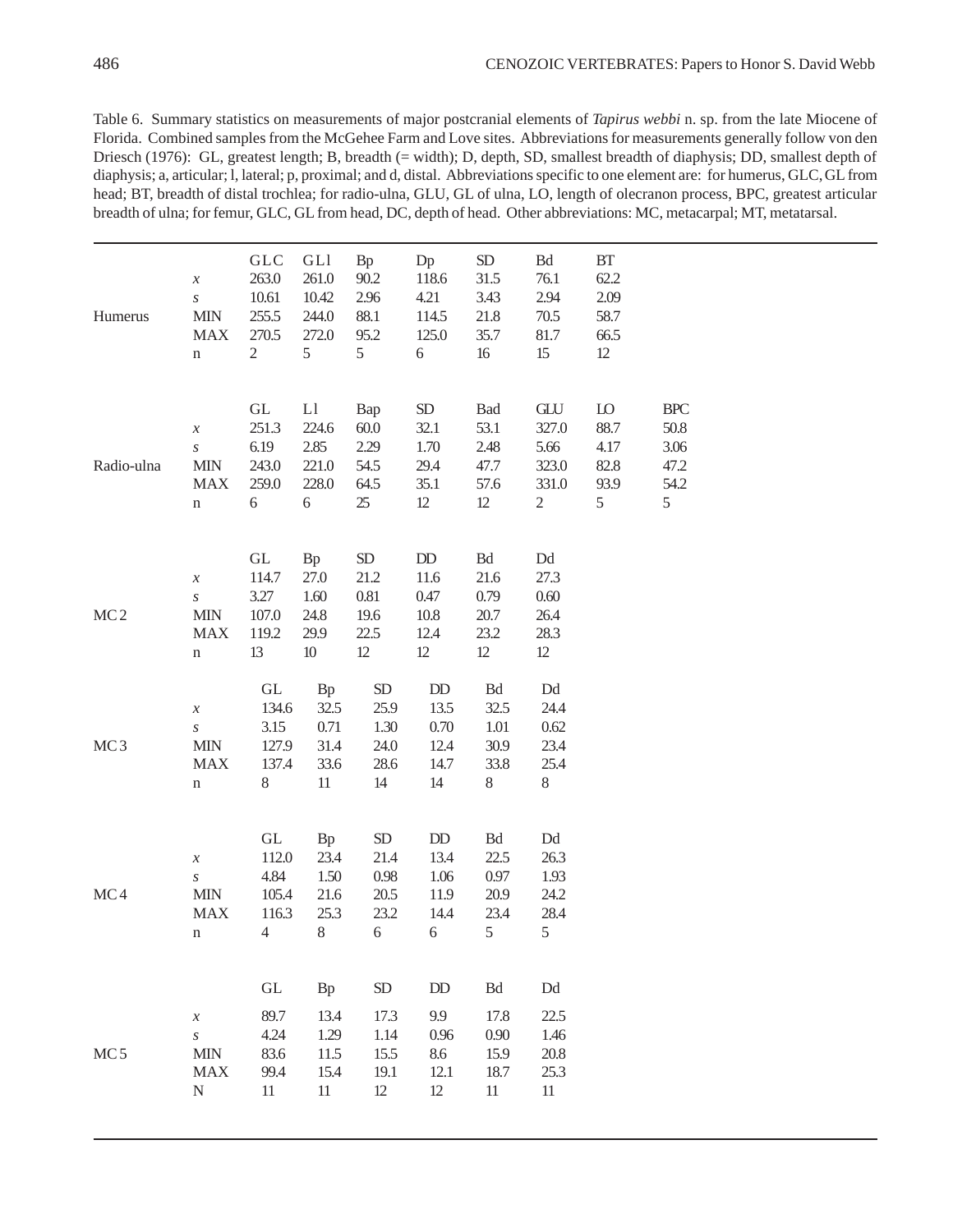Table 6. (Cont.)

| Femur           | $\boldsymbol{\mathcal{X}}$<br>$\boldsymbol{S}$<br><b>MIN</b><br>${\rm MAX}$<br>$\mathbf n$   | $\operatorname{GL}$<br>358.0<br>$\mathbf{1}$                           | $C_{\rm LC}$<br>339.3<br>1.77<br>338.0<br>340.5<br>$\sqrt{2}$ | Bp<br>113.2<br>8.34<br>102.2<br>121.3<br>$\overline{4}$ | $D\!C$<br>48.8<br>1.94<br>45.8<br>51.3<br>$\tau$             | ${\rm SD}$<br>39.2<br>3.82<br>35.0<br>42.5<br>3                   | Bda<br>86.3<br>1.47<br>84.2<br>87.5<br>$\overline{4}$                | Ddl<br>101.7<br>2.53<br>98.0<br>104.4<br>5 | Ddm<br>112.0<br>2.89<br>108.2<br>114.7<br>$\overline{4}$ |
|-----------------|----------------------------------------------------------------------------------------------|------------------------------------------------------------------------|---------------------------------------------------------------|---------------------------------------------------------|--------------------------------------------------------------|-------------------------------------------------------------------|----------------------------------------------------------------------|--------------------------------------------|----------------------------------------------------------|
| Tibia           | $\boldsymbol{\mathcal{X}}$<br>$\boldsymbol{S}$<br>$\text{MIN}$<br>${\rm MAX}$<br>$\mathbf n$ | $\operatorname{GL}$<br>288.0<br>1.41<br>287.0<br>289.0<br>$\mathbf{2}$ | $\mathbf{L}$<br>260.3<br>9.00<br>250.0<br>266.5<br>3          | Bp<br>87.9<br>4.83<br>82.0<br>95.7<br>$\overline{7}$    | SD<br>30.9<br>2.07<br>26.4<br>32.8<br>13                     | $\operatorname{Bd}$<br>54.3<br>2.18<br>$51.1\,$<br>58.1<br>$20\,$ | $\mathop{\rm Dd}\nolimits$<br>48.3<br>2.18<br>45.2<br>52.7<br>21     |                                            |                                                          |
| MT2             | $\boldsymbol{\mathcal{X}}$<br>$\boldsymbol{S}$<br>$\mbox{MIN}$<br><b>MAX</b><br>$\mathbf n$  | $\operatorname{GL}$<br>118.3<br>3.61<br>112.1<br>124.7<br>$10\,$       | Bp<br>20.1<br>1.33<br>16.9<br>21.2<br>$12\,$                  | ${\rm SD}$<br>21.0<br>0.86<br>19.5<br>22.3<br>$12 \,$   | $\rm{DD}$<br>14.5<br>0.75<br>13.4<br>15.4<br>$12\,$          | $\mathop{\mathrm{Bd}}$<br>21.8<br>1.25<br>20.1<br>23.3<br>$11\,$  | $\mathop{\rm Dd}\nolimits$<br>28.4<br>1.24<br>27.0<br>30.4<br>$10\,$ |                                            |                                                          |
| MT <sub>3</sub> | $\boldsymbol{\mathcal{X}}$<br>$\boldsymbol{S}$<br>$\mbox{MIN}$<br><b>MAX</b><br>n            | $\operatorname{GL}$<br>132.5<br>4.23<br>121.7<br>142.7<br>19           | Bp<br>32.8<br>$1.11\,$<br>31.0<br>34.8<br>19                  | ${\rm SD}$<br>24.1<br>1.14<br>22.3<br>26.2<br>$22\,$    | $\rm DD$<br>15.3<br>0.94<br>13.4<br>17.0<br>$20\,$           | $\mathop{\mathrm{Bd}}$<br>31.3<br>1.24<br>29.1<br>34.7<br>$20\,$  | $\mathop{\rm Dd}\nolimits$<br>24.5<br>0.86<br>22.9<br>26.4<br>$18\,$ |                                            |                                                          |
| MT4             | $\boldsymbol{\mathcal{X}}$<br>$\boldsymbol{S}$<br>$\text{MIN}$<br><b>MAX</b><br>$\mathbf n$  | $\operatorname{GL}$<br>118.7<br>4.52<br>112.1<br>127.9<br>$10\,$       | Bp<br>22.2<br>1.11<br>20.2<br>24.1<br>15                      | ${\rm SD}$<br>20.4<br>1.62<br>17.0<br>23.5<br>$11\,$    | $\mathbf{D}\mathbf{D}$<br>17.1<br>0.91<br>15.7<br>19.0<br>12 | $\mathop{\mathrm{Bd}}$<br>21.3<br>0.98<br>19.5<br>22.8<br>$10\,$  | $\mathop{\rm Dd}\nolimits$<br>28.4<br>1.95<br>25.5<br>31.9<br>$10\,$ |                                            |                                                          |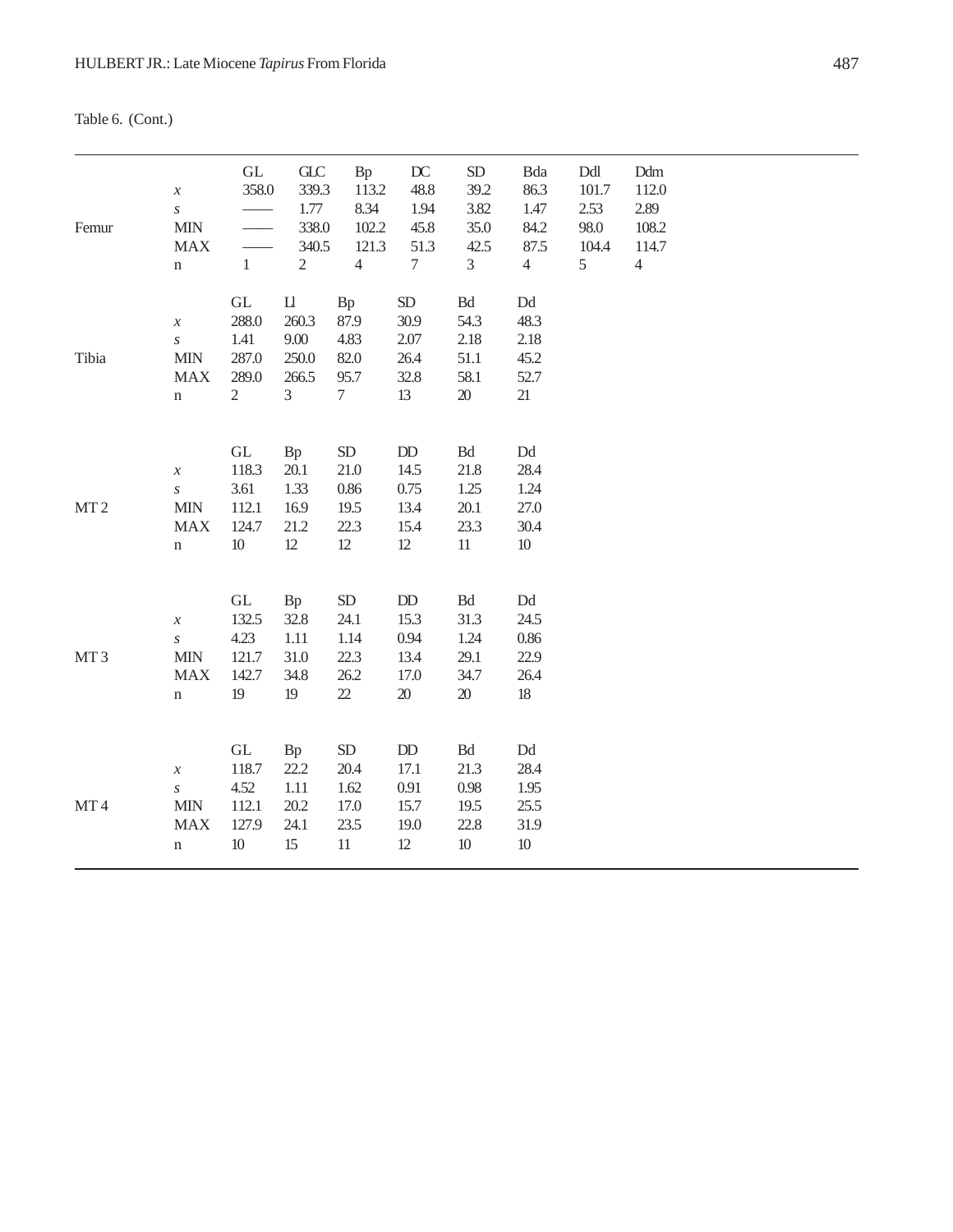![](_page_23_Figure_0.jpeg)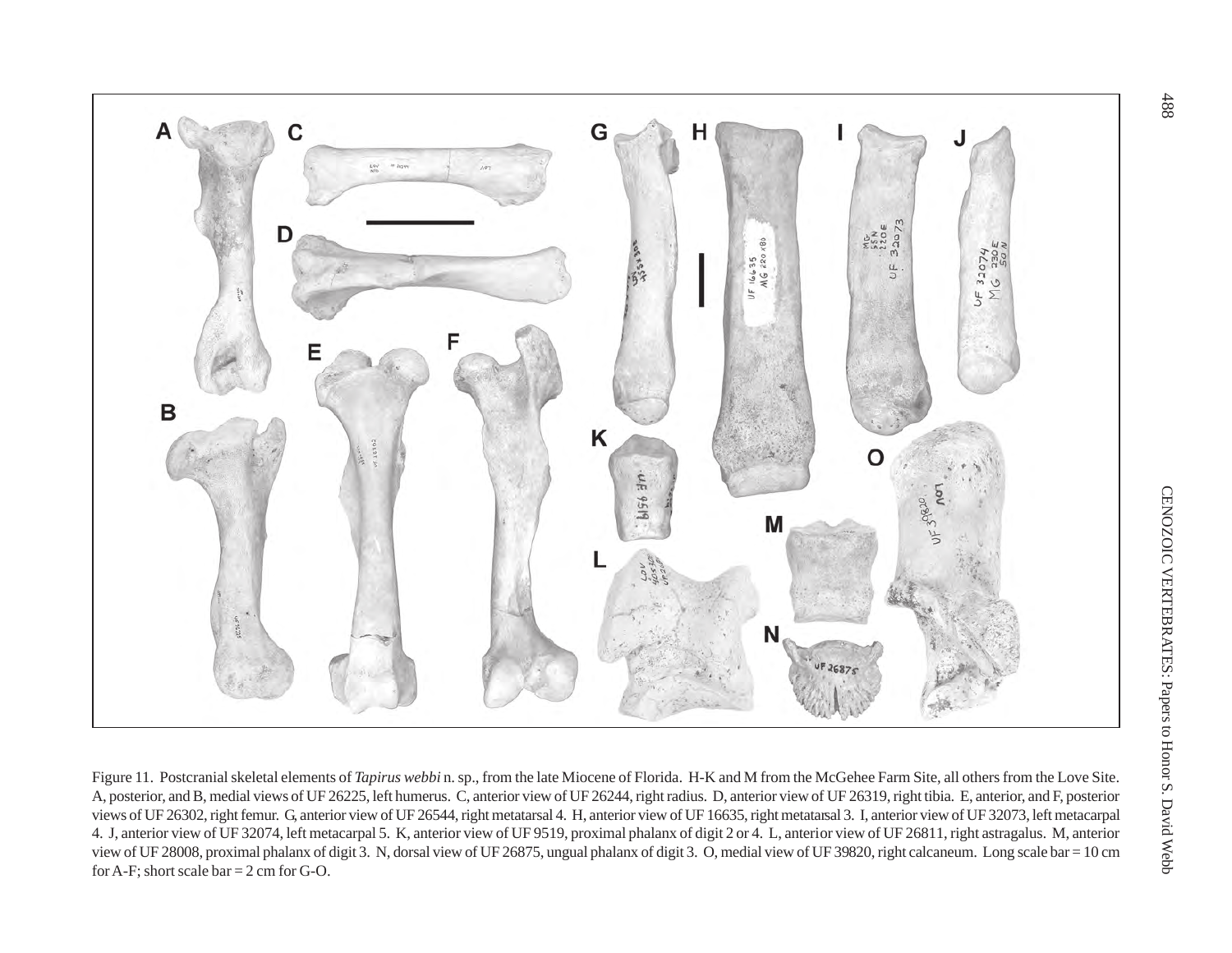![](_page_24_Figure_2.jpeg)

Figure 12. Posterior views of metatarsals 3 and 4 of *Tapirus* from Florida. A and D-E, *Tapirus webbi* n. sp., late Miocene. B, *Tapirus* sp., late Pliocene, Haile 7C, Alachua County. C, *T. haysii*, early Pleistocene, Leisey Shell Pit 1A, Hillsborough County. A, proximal ends of right metatarsal 3 (UF 26499) and metatarsal 4 (UF 26544) shown as if articulated. Both bear large posterior facets for articulation with the metatarsal 1 (Radinsky 1963); the facet on UF 26544 is indicated by a star. B, proximal ends of left metatarsals 3 and 4 (UF 206876), shown reversed. C, proximal ends of left metatarsal 3 (UF 83578) and metatarsal 4 (UF 84442), shown reversed. In B and C, the metatarsal 3 has a posterior facet for the metatarsal 1, but the metatarsal 4 lacks a facet, bearing instead a rugose ridge in the location of the facet in *T. webbi*. D, UF 177820, left metatarsal 4. E, UF 26533, right metatarsal 4. Facets for metatarsal 1 indicated by stars in D and E. Scale bar = 2 cm for A-C, = 3 cm for D-E.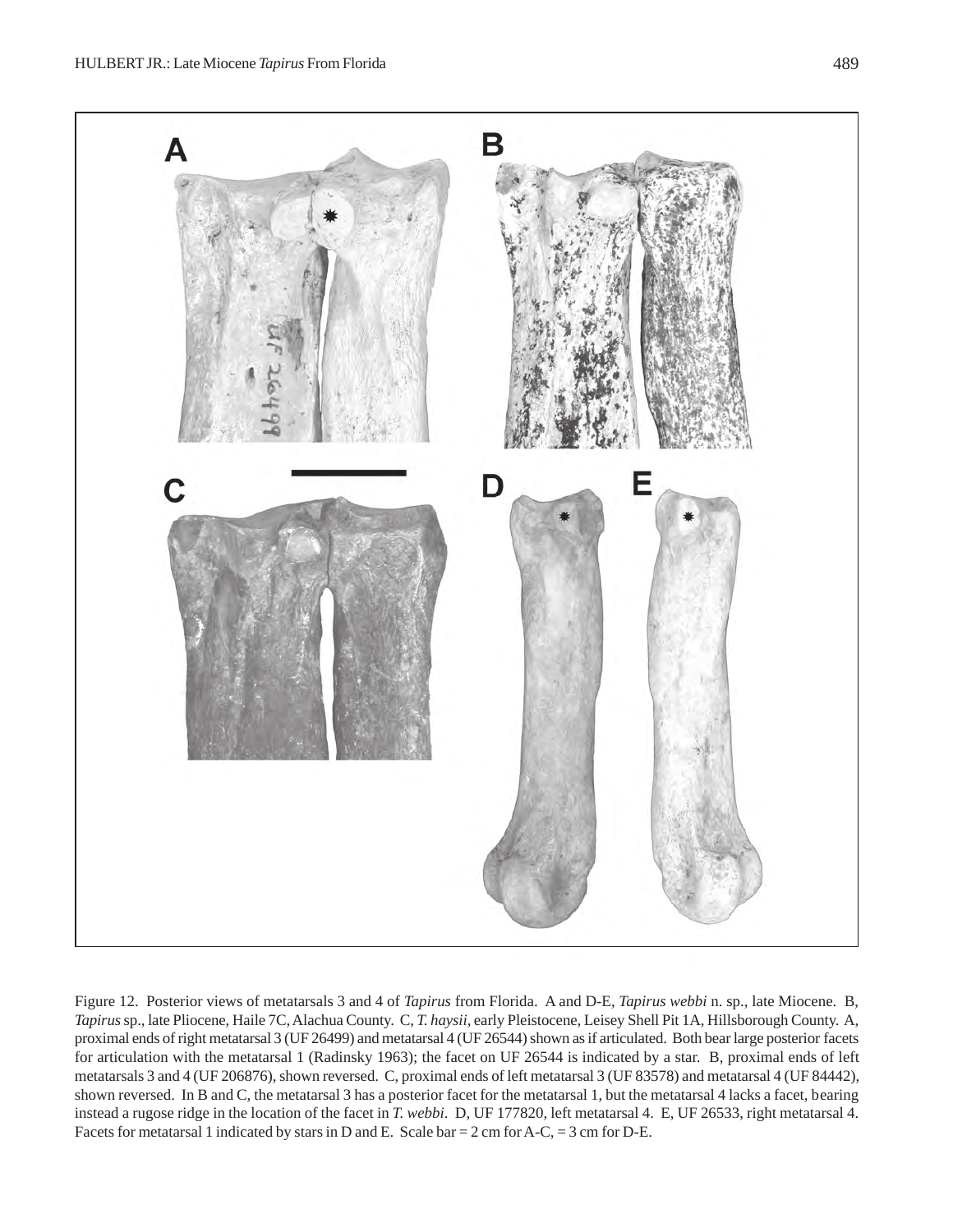partial dentaries (UF 13884 and 14232). The Withlacoochee River 4A specimens derive from a species smaller than *Tapirus webbi* or *Tapirus simpsoni*, one more similar in size to *Tapirus terrestris* or smaller individuals of *Tapirus veroensis*. UF 177742 has a triangular interparietal about 24 mm wide and 28 mm long that is fused with the occipital (Fig. 3C), weak lambdoidal crests that project mostly posteriorly, only slightly laterally, and the posterior surface of the occipital below the dorsal table is strongly sloped in an anterodorsalposteroventral orientation. The latter is similar to *T. webbi*, but the shape of the interparietal and development of the lambdoidal crests are not. In some respects

the morphology of the teeth (Fig. 13B-C) is more similar to *Tapirus johnsoni* than *T. webbi*, with lower unworn crown heights, smaller parastyles, and broader teeth (P2 PW/L ratio = 119). But like *T. webbi*, and unlike *T. johnsoni*, the unworn height of the hypolophid is equal to that of the protolophid on the p3 to m3 and dp4, and the mental foramen is located ventral to the p2. Upper teeth have a posterolabial cingulum. Such a mosaic of primitive and derived cranial and dental characters suggests an early member of the group of species that includes *Tapirus veroensis*, *Tapirus haysii*, and *Tapirus bairdii*.

A distinctly smaller tapirid was recovered from the

![](_page_25_Picture_5.jpeg)

Figure 13. Late early Hemphillian (Hh2) *Tapirus* from Florida. A, occlusal view of UF 11919, right M1 or M2 of *Tapirus* sp. from the Manatee County Dam Site. B-C, occlusal views of teeth of *Tapirus* sp. from Withlacoochee River Site 4A. B, UF 13885, left P2. C, UF 14232, left p3. D-I, *Tapirus polkensis*. D, UF 177748, left P3, Withlacoochee River Site 5E. E-H, Withlacoochee River, exact location unknown. E, anterior view of UF 177809, right metatarsal 4. F, anterior view of UF 177801, right metacarpal 2. G, anterior view of UF 177803, left metacarpal 5. H, anterior view of UF 177805, proximal phalanx of digit 3. I, anterior view of UF 177746, medial phalanx of digit 3 from the Withlacoochee River Site 5E. Scale bar  $= 2$  cm.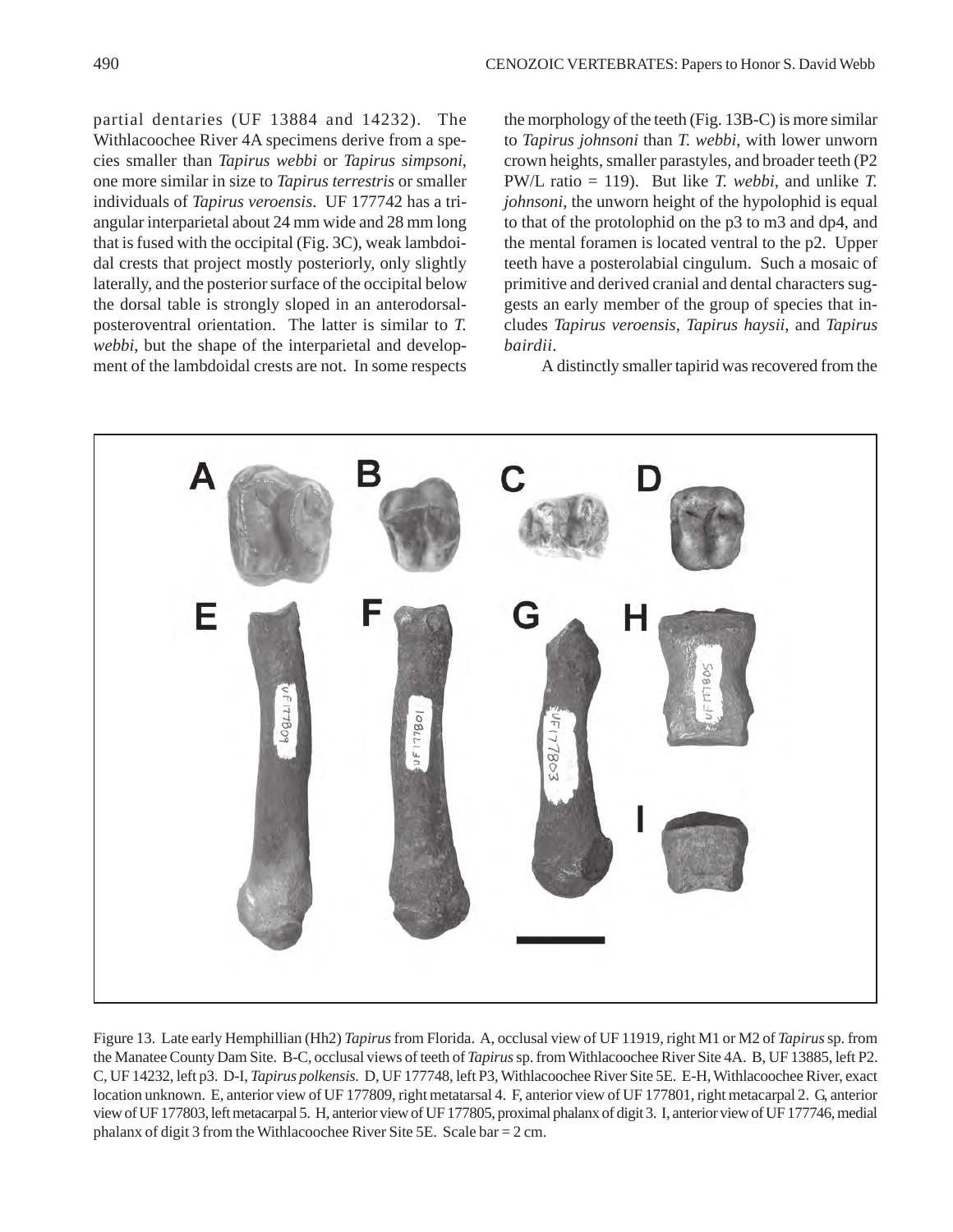| Dd   |
|------|
|      |
| 17.6 |
| 16.9 |
|      |
| 14.6 |
| 15.4 |
|      |
|      |
| 18.7 |
|      |

UF 68006 PALM MT 4 —— 13.7 —— —— —— ——

Table 7. Measurements (in mm) of metapodials of *Tapirus polkensis* (Olsen) from the late Miocene and early Pliocene of Florida. Abbreviations for measurements as in Table 6. WITH, Withlacoochee River sites, late early Hemphillian; PALM, Palmetto Fauna, Bone Valley Region, latest Hemphillian; MC, metacarpal; MT, metatarsal.

Hh2 Withlacoochee River 5E locality as well as from unspecified regions on the riverbed (Fig. 13D-I). The sample includes a P3 (UF 177748), five metapodials (UF 177801-177804, 177809), carpal elements, and phalanges. UF 177748 is unworn, rectangular in outline, with a strong, tall protoloph, metaloph, and ectoloph, and a well developed anterior cingulum (Fig. 13D). It lacks a posterolabial cingulum. The dimensions of UF 177748 (L 16.1 mm, AW 18.5, and PW 18.2) are smaller than in any extant species of *Tapirus* and about 20% smaller than the smallest known P3 of *Tapirus veroensis*. The metapodials are very small and slender (Table 7; Fig. 13E-G). The fourth metatarsal (UF 177809) does not bear a facet for the first metatarsal at its proximal end.

Similar very small tapirid metapodials (Table 7) and teeth are known from the latest Hemphillian (Hh4) Palmetto Fauna of south-central Florida (Fig. 1), and these are referred to *Tapirus polkensis* (Olsen) 1960. The geologic age of Olsen's species has long remained problematic in the literature, as the phosphate mining operations of the Bone Valley Region excavate and mix middle and late Miocene, early Pliocene, and Pleistocene sediments and fossils (Webb & Hulbert 1986; Webb et al. in press), and because the holotype lacks stratigraphic provenance. Eight referred Bone Valley specimens of *T. polkensis* (UF 14445, 133911, 177740, 177814, and 220447-220450) from Polk County, Florida, were collected in situ from early Pliocene strata in direct association with Hh4 mammals such as *Agriotherium schneideri*, *Dinohippus mexicanus*, *Teleoceras hicksi*, *Eocoileus gentryorum*, and *Rhynchotherium edense* (Webb et al. in press). Other referred specimens of *T. polkensis* in the UF collection derive from phosphate mines, or specific regions within mines, that produced

almost exclusively early Pliocene, Hh4 terrestrial vertebrates, such as the Palmetto, Gardinier, and Ft. Green mines (Fig. 1; Webb et al. in press). In contrast, Bone Valley mines that over the past three decades have produced hundreds of Miocene land vertebrate fossils (ranging in age from early Barstovian to early Hemphillian) have not produced specimens of *T. polkensis*, or any tapirid for that matter. The most logical conclusion is that *T. polkensis* is a member of the Hh4 Palmetto Fauna, and that is not present in any of the older Bone Valley faunas. However, the Withlacoochee River specimens indicate that its chronologic range does extend back to the Hh2 in Florida. Specimens from Nebraska that were referred to *T. polkensis* by Schultz et al. (1975) and Schoch (1984) and purported to be middle Miocene (Barstovian) almost certainly either represent a different taxon of similar size, or are actually Hemphillian in age.

#### CONCLUSIONS

A relatively large, long-limbed tapir lived in north-central Florida during the late Miocene. A particularly abundant sample of teeth, jaw sections with teeth, and postcranial elements is known from the late Clarendonian Love Site; it is one of the richest known, single quarry samples for a Miocene tapirid. The same species is present at the slightly younger McGehee Farm and Mixson's Bone Bed localities, including some fragmented crania. Its cranial morphology is quite different from those of other species of *Tapirus* known as fossils from North America. Among its more notable features are its long, thick, triangular-shaped nasal bones on which the fossa for the meatal diverticulum is very shallow and limited to the posterolateral corner; a large, polygo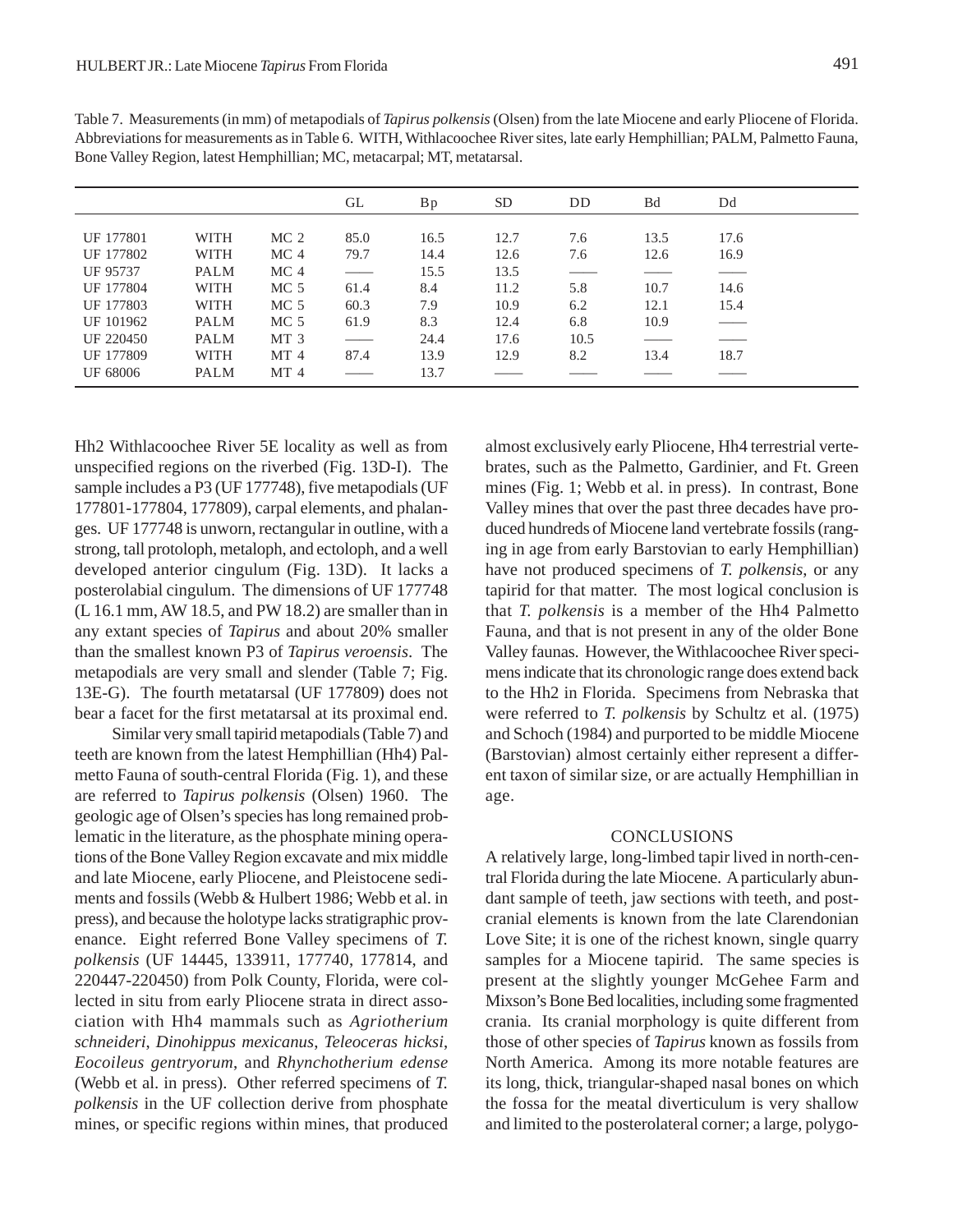nal interparietal; a narrow lacrimal with a spicular posterior process; and a relatively shallow dentary in which the anterior border of the ascending ramus does not project anteriorly. This Florida tapir shares some features of the dentition and rostrum with *Tapirus simpsoni* of Nebraska, and previous workers assigned it to that taxon. But *T. simpsoni* differs from the Florida species in having significantly broader cheek teeth and better developed lophs on the P1 and P2. The Florida populations are regarded as specifically distinct from *T. simpsoni* and here designated *Tapirus webbi* n. sp.

A minimum of two species of *Tapirus* are found in Hh2 faunas in Florida. One is a moderate-sized species, currently lacked specific designation, that features a curious mix of primitive and derived features. The best sample of this taxon is from the Withlacoochee River 4A locality, but even this sample is fragmentary and limited. A much smaller species of *Tapirus* was collected in similar-aged deposits in the bed of the Withlacoochee River, and is referred to *Tapirus polkensis* based on similarity of size and slenderness of the metapodials. Most previous estimates of the age of *T*. *polkensis* (usually referred to the genus *Tapiravus*) were middle Miocene, but specimens collected in situ by UF personnel in the Bone Valley Formation during the past three decades demonstrate that it lived much later in the Neogene and is more properly referred to the genus *Tapirus*. This has been further confirmed by the discovery of a large quarry sample of *T*. *polkensis* at the Hh Gray Fossil Site in Tennessee (Wallace & Wang 2004; Wallace & Hulbert 2005).

### ACKNOWLEDGMENTS

B. J. MacFadden (UF), R. Emry (USNM), A. E. Sanders (ChM), J. Knight (SCSM), C. Schaff (MCZ), S. C. Wallace (ETMNH), and R. H. Tedford (AMNH) permitted study of specimens under their care. Excavations of the McGehee Farm Site in the 1960s were first headed by C. E. Ray and later by S. D. Webb, and were funded by the Frick Corporation and NSF. The voluminous Love Site fossils were collected and curated by numerous UF personnel and students in the 1970s and early 1980s, with funding provided by NSF. K. Yarnell catalogued most of the site's tapir specimens. The Tyner Farm Site was discovered by B. and A. Tyner who generously allowed UF crews and volunteers to excavate on their land and donated all recovered specimens to the museum. Tapirids from the Withlacoochee River were donated to UF by R. R. Allen, K. Ainslie, N. Tessman, and B. Waller; specimens from the SR138 Spring Site

were donated by A. Kerner. Barbara Fite of Tampa let me examine specimens in her private collection. This project was begun when the author was on the faculty of Georgia Southern University and funding was provided by the Georgia Southern University Foundation and Faculty Research Subcommittee. The comments of two anonymous reviewers and J. A. Baskin helped to improve the paper. This is University of Florida Contribution to Paleobiology number 582.

### LITERATURE CITED

- Albright, L. B. 1998. New genus of tapir (Mammalia: Tapiridae) from the Arikareean (earliest Miocene) of the Texas Coastal Plain. Journal of Vertebrate Paleontology, 18(1):200-217.
- Becker, J. J. 1985. Fossil herons (Aves: Ardeidae) of the late Miocene and early Pliocene of Florida. Journal of Vertebrate Paleontology, 5(1):24-31.
- Brodkorb, P. 1963. Fossil birds of the Alachua Clay of Florida. Florida Geological Survey Special Publication, 2:1-17.
- Colbert, E. H., & D. A. Hooijer. 1953. Pleistocene mammals from the limestone fissures of Szechwan, China. Bulletin of the American Museum of Natural History, 102(1):1- 134.
- Colbert, M. W. 2005. The facial skeleton of the early Oligocene *Colodon* (Perissodactyla, Tapiroidea). Paleontologica Electronica [online], 8(1):12A; <http:// palaeo-electronica.org/2005\_1/colbert12/ issue1\_05.html>.
- Colbert, M. W., & R. M. Schoch. 1998. Tapiroidea and other moropomorphs. Pp. 569-582 *in* C. M. Janis, K. S. Scott, & L. L. Jacobs, eds. Evolution of Tertiary Mammals of North America, Volume 1: Terrestrial Carnivores, Ungulates, and Ungulatelike Mammals. Cambridge University Press, Cambridge.
- Guérin, C., & V. Eisenmann. 1994. Les tapirs (Mammalia, Perissodactyla) du Miocène supérieur d'Europe occidentale. Geobios, 27(1):113-127.
- Hershkovitz, P. 1954. Mammals of northern Colombia, preliminary report no. 7: tapirs (genus *Tapirus*), with a systematic review of American species. Proceedings of the United States National Museum, 103(3329):465-496.
- Hirschfeld, S. E., & S. D. Webb. 1968. Plio-Pleistocene megalonychid sloths of North America. Bulletin of the Florida State Museum, 12(5):213-296.
- Hooijer, D. A. 1947. On fossil and prehistoric remains of *Tapirus* from Java, Sumatra, and China. Zoologische Mededeelingen Museum Leiden, 27:253-299.
- Hulbert, R. C. 1995. The giant tapir, *Tapirus haysii*, from Leisey Shell Pit 1A and other Florida Irvingtonian localities. Bulletin of the Florida Museum of Natural History, 37(16):515-551.
- Hulbert, R. C. 2001. Florida's fossil vertebrates, an overview. Pp. 25-33 *in* R. C. Hulbert, ed. The Fossil Vertebrates of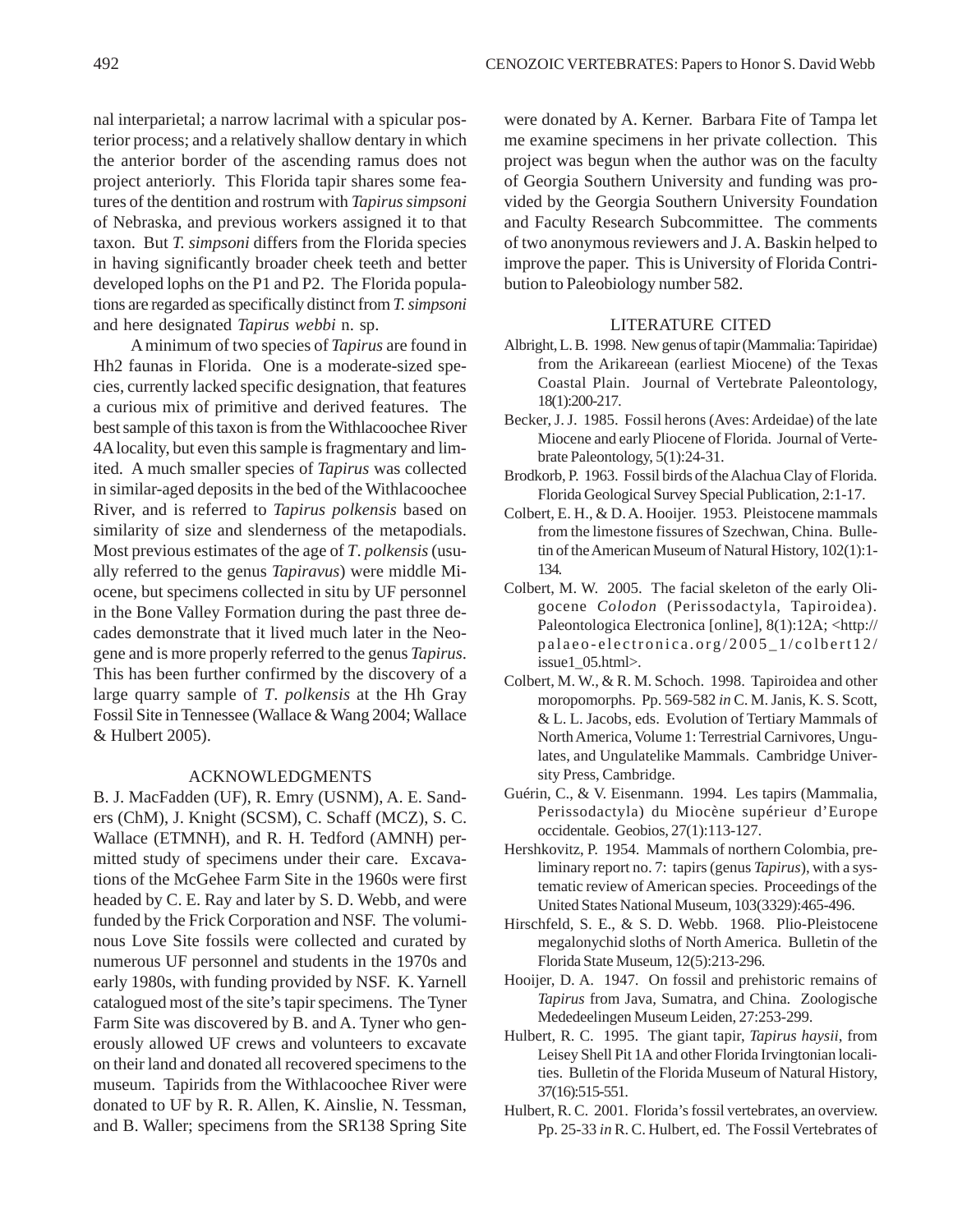Florida. University Press of Florida, Gainesville.

- Hulbert, R. C., B. J. MacFadden, & J. S. Waldrop. 2001. Mammalia 6, perissodactyls. Pp. 280-306 *in* R. C. Hulbert, ed. The Fossil Vertebrates of Florida. University Press of Florida, Gainesville.
- Hulbert, R. C., A. R. Poyer, & S. D. Webb. 2002. Tyner Farm, a new early Hemphillian local fauna from north-central Florida. Journal of Vertebrate Paleontology, 22(3, supplement):68A.
- Jefferson, G. T. 1989. Late Cenozoic tapirs (Mammalia: Perissodactyla) of western North America. Los Angeles County Museum Contributions in Science, 406:1-21.
- MacFadden, B. J., & E. Cerling. 1996. Mammalian herbivore communities, ancient feeding ecology, and carbon isotopes: a 10-million-year sequence from the Neogene of Florida. Journal of Vertebrate Paleontology, 16(1):103- 115.
- MacFadden, B. J., & R. C. Hulbert. 1990. Body size estimates and size distribution of ungulate mammals from the late Miocene Love Bone Bed of Florida. Pp. 337-363 *in* J. Damuth and B. J. MacFadden, eds. Body Size in Mammalian Paleobiology. Cambridge University Press, New York.
- Olsen, S. J. 1960. Age and faunal relationships of *Tapiravus* remains from Florida. Journal of Paleontology, 34(1):164- 167.
- Olson, S. L. 1976. A jacana from the Pliocene of Florida. Proceedings of the Biological Society of Washington, 89(19):259-264.
- Parmalee, P. W., W. E. Klippel, P. A. Meylan, & J. A. Holman. 2002. A late Miocene-early Pliocene population of *Trachemys* (Testudines: Emydidae) from East Tennessee. Annals of the Carnegie Museum, 71(4):233-239.
- Radinsky, L. 1963. The perissodactyl hallux. American Museum Novitates, 2145:1-8.
- Ray, C., & A. E. Sanders. 1984. Pleistocene tapirs in the eastern United States. Pp. 283-315 *in* H. H. Genoways & M. R. Dawson, eds. Contributions in Quaternary Vertebrate Paleontology: a Volume in Memorial to John E. Guilday. Carnegie Museum of Natural History, Pittsburgh, Special Publication 8.
- Schoch, R. M. 1984. The type specimens of *Tapiravus validus* and ?*Tapiravus rarus* (Mammalia, Perissodactyla), with a review of the genus, and a new report of *Miotapirus* (*Miotapirus marslandensis* Schoch and Prins, new species) from Nebraska. Postilla, 195:1-12.
- Schultz, C. B., L. D. Martin, & R. G. Corner. 1975. Middle and late Cenozoic tapirs from Nebraska. Bulletin of the Nebraska State Museum, 10(1):1-21.
- Sellards, E. H. 1918. The skull of a Pleistocene tapir including description of a new species and a note on the associated fauna and flora. Florida Geological Survey Annual Report, 10:57-70.
- Simpson, G. G. 1945. Notes on Pleistocene and Recent tapirs. Bulletin of the American Museum of Natural History,

86(2):33-82.

- Skinner, M. F., & F. W. Johnson. 1984. Tertiary stratigraphy and the Frick Collection of fossil vertebrates from north-central Nebraska. Bulletin of the American Museum of Natural History, 178(3):215-368.
- Tedford, R. H., L. B. Albright, A. D. Barnosky, I. Ferrusquila-Villafranca, R. M. Hunt, J. E. Storer, C. C. Swisher, M. R. Voorhies, S. D. Webb, & D. P. Whistler. 2004. Mammalian biochronology of the Arikareean through Hemphillian interval (late Oligocene through earliest Pliocene epochs) in North America. Pp. 169-231 *in* M. O. Woodburne, ed. Late Cretaceous and Cenozoic Mammals of North America: Biostratigraphy and Geochronology. Columbia University Press, New York.
- Von den Dreisch, A. 1976. A guide to the measurement of animal bones from archaeological sites. Bulletin of the Peabody Museum of Archaeology and Ethnology, Harvard University, 1:1-136.
- Wallace, S. C., & R. C. Hulbert. 2005. Morphology and systematics of the Hemphillian (Miocene) Gray Fossil Site tapir. Journal of Vertebrate Paleontology, 25(3, supplement):127A.
- Wallace, S. C., J. Nave, & K. Burdick. 2002. Preliminary report on the recently discovered Gray fossil site (Miocene), Washington Co., Tennessee: with comments on observed paleopathologies - the advantages of a large sample. Journal of Vertebrate Paleontology, 22(3, supplement):117A.
- Wallace, S. C., & X. Wang. 2004. Two new carnivores from an unusual late Tertiary forest biota in eastern North America. Nature, 431:556-559.
- Webb, S. D. 1969. The Pliocene Canidae of Florida. Bulletin of the Florida State Museum, Biological Sciences, 14(4):273-308.
- Webb, S. D., & R. C. Hulbert. 1986. Systematics and evolution of *Pseudhipparion* (Mammalia, Equidae) from the Late Neogene of the Gulf Coastal Plain and the Great Plains. Pp. 237-272 *in* K. M. Flanagan & J. A. Lillegraven, eds. Vertebrates, Phylogeny, and Philosophy*.* University of Wyoming Contributions to Geology, Special Paper 3, Laramie.
- Webb, S. D., R. C. Hulbert, G. S. Morgan, & H. F. Evans. in press. Terrestrial mammals of the Palmetto Fauna (early Pliocene, latest Hemphillian) from the Central Florida Phosphate Mining District. Natural History Museum of Los Angeles County Science Series.
- Webb, S. D., B. J. MacFadden, & J. A. Baskin. 1981. Geology and paleontology of the Love Bone Bed from the late Miocene of Florida. American Journal of Science, 281:513-544.
- Webb, S. D., & N. Tessman. 1968. A Pliocene vertebrate fauna from low elevation in Manatee County, Florida. American Journal of Science, 266:777-811.
- Wortman, J. L., & C. Earle. 1893. Ancestors of the tapir from the lower Miocene of Dakota. Bulletin of the American Museum of Natural History, 5(11):159-180.